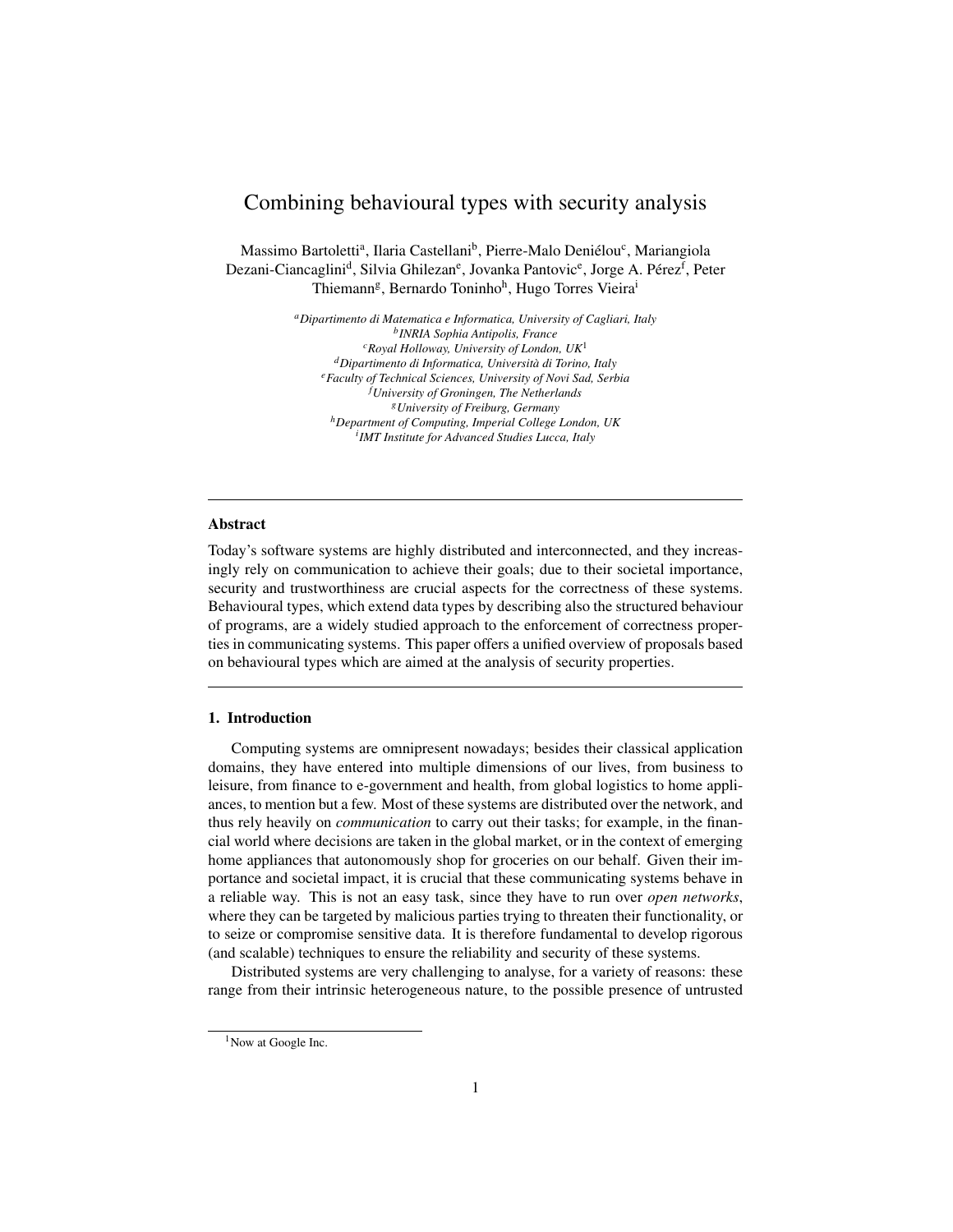components, to the complexity of the interactions and of their induced behaviours. In the realm of programming languages, *type systems* represent a well-established technique to ensure program properties. Types allow programmers to single out programs that are correct (i.e., error-free, for a certain class of errors) at compile-time, just by inspecting their source code. Examples of errors that may be excluded by type systems are the inability of an object to handle a method call (message not understood), *races* (competition among concurrent programs for some shared resource), which may lead to inconsistent states or unexpected behaviours, and *communication errors*, caused by non-matching expectations of two communicating partners.

In today's open and highly distributed computing environment, security flaws of various kinds may arise, and it is crucial to exclude them before programs are deployed. Static and dynamic techniques for ensuring access control and secure information flow were originally conceived for operating systems. In the last two decades, spurred by the pioneering work of [\[33\]](#page-28-0) and [\[93\]](#page-31-0) on static analysis for secure information flow, type systems targeting security properties have been gradually introduced both into specification languages such as process calculi [\[19,](#page-27-0) [31,](#page-28-1) [43,](#page-28-2) [55,](#page-29-0) [56,](#page-29-1) [59,](#page-29-2) [60,](#page-29-3) [66,](#page-30-0) [77,](#page-30-1) [80\]](#page-31-1) and into full fledged programming languages [\[6,](#page-26-0) [27,](#page-27-1) [53,](#page-29-4) [81,](#page-31-2) [84\]](#page-31-3).

Classical data types are an abstract specification of *what* programs compute (i.e., the outcome of computations). By contrast, *behavioural types* (*BTs*) specify also *how* programs compute (i.e., the structure of computations) thus giving a more intensional description of their behaviour (the reader is referred to [\[62\]](#page-29-5) for an extensive discussion on this point). BTs are particularly suited in dealing with concurrent and communicating processes, whose semantics is based on their *interactive behaviour*. In this case, BTs may be viewed as abstract protocols, describing the causal and branching structure of communications among a number of parties. First introduced in the setting of process calculi [\[57,](#page-29-6) [58\]](#page-29-7), behavioural types for communication-centric systems have been studied for a variety of calculi and languages since the late nineties. For a recent survey, the reader is referred to [\[2\]](#page-25-0).

The design of behaviourally typed languages requires some care: on the one hand, one would like to keep a simple and intuitive programming flavour (to ensure that typed abstractions may be widely translated into practice); on the other hand, typed languages must be developed bearing in mind the complexity (not to mention decidability) of their associated verification techniques. Hence, BT-based approaches must be fine-tuned to keep a balance between expressiveness and feasibility of analysis.

In this respect, *session types* [\[57,](#page-29-6) [58\]](#page-29-7) stand out as a particularly attractive instance of behavioural types. Session types allow interactions to be structured into basic units called *sessions*. Individual interaction patterns are then abstracted as session types, against which process descriptions may be checked. The expressiveness of session types has enabled their application in diverse contexts, targeting different programming models (e.g., functional [\[92\]](#page-31-4) and object-oriented programming [\[34\]](#page-28-3)), and addressing also lower-levels of application (namely operating system design [\[39\]](#page-28-4) and middleware communication protocols [\[91\]](#page-31-5)), to mention a few.

Although some proposals that promote the use of BTs for the analysis of security properties have been put forward, the study of security and trustworthiness properties for typed communicating systems is still at an early stage.

Security type systems for variants of the  $\pi$ -calculus, which combine security en-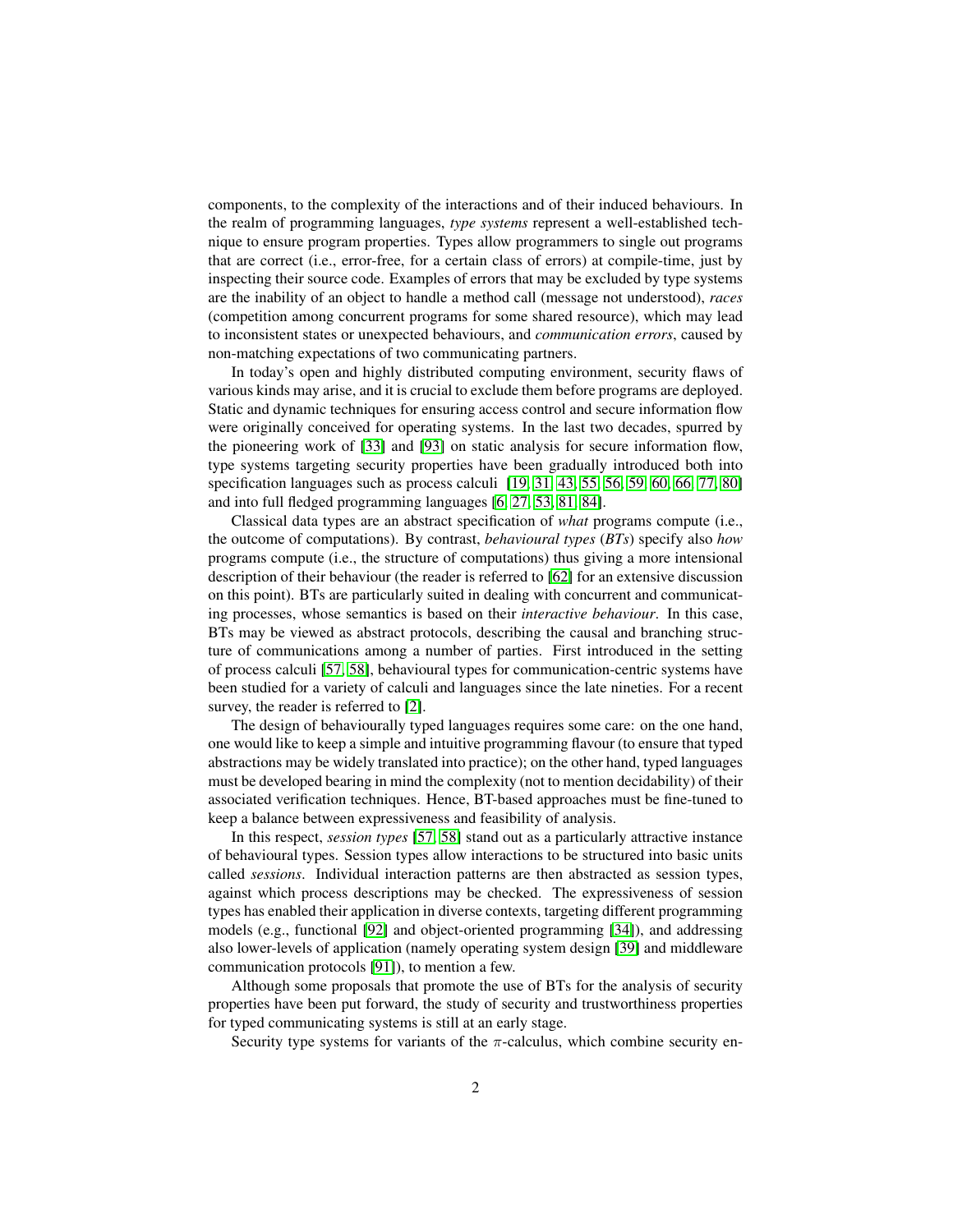forcement with other correctness concerns, were presented in [\[55,](#page-29-0) [56\]](#page-29-1) and [\[59,](#page-29-2) [60\]](#page-29-3). A simple type system ensuring noninterference for the  $\pi$ -calculus was proposed in [\[77\]](#page-30-1). Subsequently, more refined security type systems for the  $\pi$ -calculus were studied in [\[31\]](#page-28-1) and [\[66\]](#page-30-0). This last work provides a sophisticated security analysis, together with a type inference algorithm.

The question of unifying the language and process-based approaches to security has also been addressed. The goal was to define translations from the former to the latter that would preserve both the security properties and the security types. A first step in this direction was taken in [\[59\]](#page-29-2), where a typed parallel imperative language was embedded into a typed  $\pi$ -calculus. This work was further pursued in [\[60\]](#page-29-3), where more powerful languages, both imperative and functional, were considered. Among the types used in these early works, the closest to behavioural types are the *usage types* of [\[66\]](#page-30-0), which describe how processes use their communication channels along computations. It should be noted, however, that all these approaches are based on (simple variants of) the π-calculus, and not on so-called *session calculi*, more specialised variants of the  $\pi$ -calculus where communication has an explicit logical structure.

Session-typed models focus on open-ended systems, where loosely coupled parties may synchronise to start a session on a specific (public) service, thereafter interacting on the private (restricted) channel of the session. In general, one expects security properties to be simpler to enforce within a session than in an open network: since session participants must conform to their session types, their behaviour is more disciplined than that of arbitrary, untyped processes. Indeed, in a trusted session-typed setting, one may focus on systems where participants communicate according to prescribed protocols – this property is often referred to as *session fidelity* – and this restricts the range of possible security flaws. Moreover, within this trusted platform, one may address more specific security properties, regarding, e.g., the information that is communicated or the participants who carry out the communications, in order to achieve a finer tracking of security flaws. Finally, since interactions within a session take place on a private channel, session isolation is guaranteed by construction.

However, this scenario is too restrictive in practice. In realistic distributed applications, the components are spread across open networks and cannot be completely controlled. Hence, both the *closed-network assumption* (ensuring the isolation of session channels) and *the typed-world assumption* (ensuring the correct behaviour of all components) have to be lifted. Only part of the application may be assumed to be typed, and hence trusted. The challenge is then to guarantee that the desired security properties continue to hold when the trusted part interacts with the untrusted one.

In this document, we present a survey of existing BT-based approaches aimed at ensuring security properties. Our review does not only reflect several different views of secure and trustworthy communication-based systems, but also highlights how behavioural types provide a simple conceptual framework to formally approach all such different visions, from various angles.

The rest of the paper is organised as follows. Section [2](#page-3-0) introduces the basic notions of session types. In Section [3](#page-5-0) we discuss behavioural types which guarantee access control, secure information flow, and integrity of data in communication protocols. Section [4](#page-10-0) shows how the logical foundation of session types – based on the correspondence with linear logic [\[21\]](#page-27-2) – can be fruitful also for security. In particular, dependent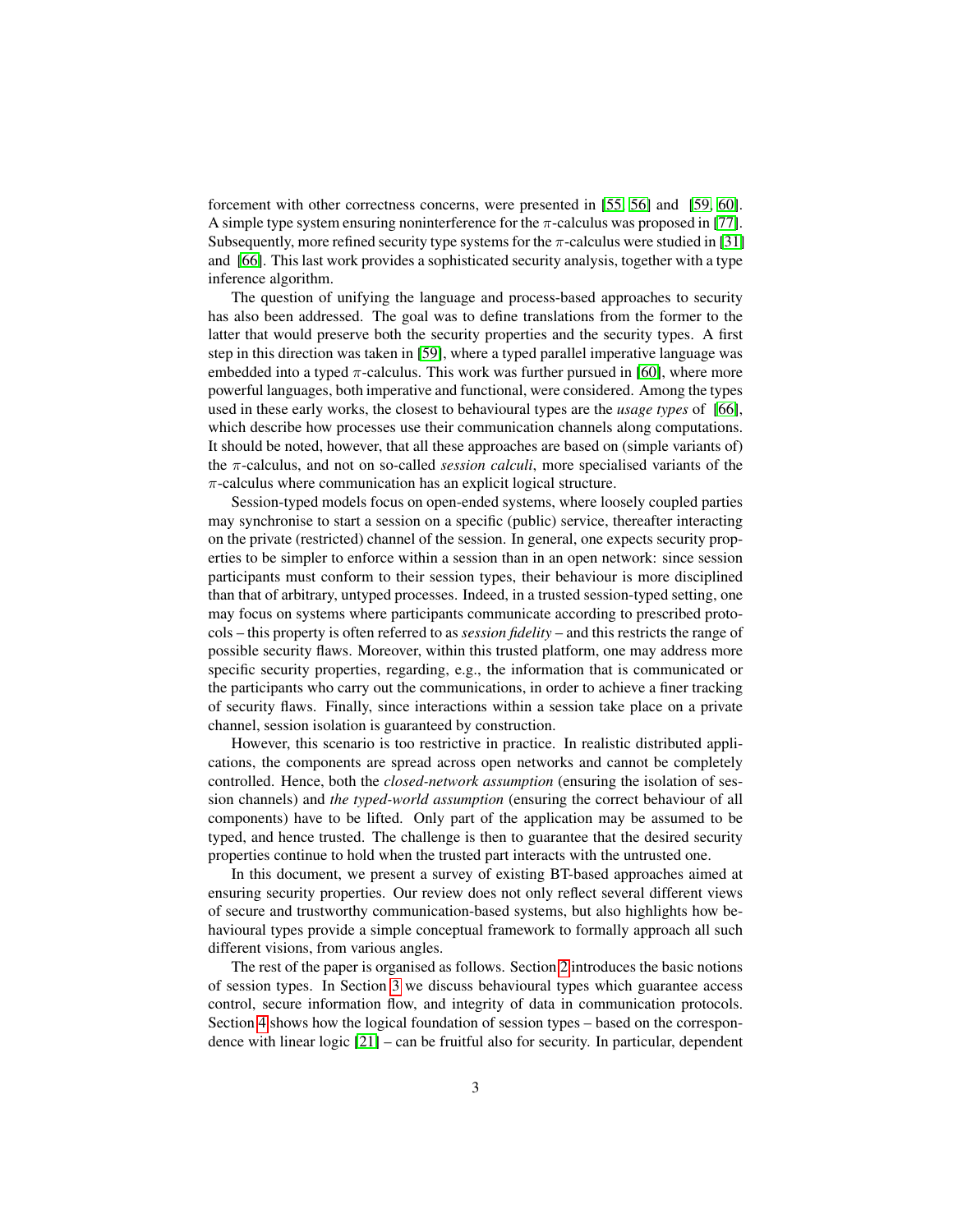session types are applied to proof carrying code and digital certificates.

To some extent, it is fair to say that the approaches described in Sections [3–](#page-5-0)[4](#page-10-0) consist in extending foundational settings with security concerns or enhancing existing techniques in order to tackle security issues. In a somewhat distinct direction, we find techniques that focus on guaranteeing that the properties studied in foundational settings can be transported to more realistic models encompassing open networks: Section [5](#page-14-0) reviews a compilation of session-like descriptions into implementations of cryptographic protocols that ensures that honest session participants are protected from external interference. Section [5](#page-14-0) also describes a theory of contracts that addresses a different notion of honesty among interacting parties, roughly referring to participants that behave as promised (contracted) even when engaged in other interactions with dishonest parties. The protection of participants from malicious contexts is further addressed in Section [5.4,](#page-16-0) by means of game theoretic approaches.

Section [6](#page-18-0) presents recent developments, including two approaches that use dynamic typing, in contrast to the type systems reviewed in previous sections. Gradual typing allows legacy code to be reconciled with varying security policies (Sections [6.1](#page-19-0) and [6.2\)](#page-20-0). Section [6.3](#page-21-0) describes a process framework which exploits behavioural types to jointly enforce run-time adaptation and the combination of access control and secure information flow. Section [6.4](#page-23-0) reports on a combination of techniques that address access control with a behavioural typing system that focuses on role-based protocol specifications, considering that role impersonation must be duly *authorized*. Section [7](#page-23-1) summarises the various approaches reviewed in the paper, and gives some tracks for future research.

## <span id="page-3-0"></span>2. Preliminaries

In this section, we informally present some key notions pertaining to behavioural types, focusing on session types, which are the kind of BTs for which most securityoriented extensions have been proposed. The interested reader is referred to the recent survey [\[62\]](#page-29-5) for further details on the foundations of behavioural types.

Session types characterise how communication channels are used by programs. Intuitively, much like the type declaration *var*: int tells us that *var* will be used to hold integer values, a type declaration chan: SessionType tells us that chan will be used to hold an access point to a channel that will be used by the program according to SessionType . However, SessionType may actually refer to several stages of the usage of chan. A simple instance of a session type is

$$
S_1 = !\, \mathtt{int}.? \mathtt{bool.end}
$$

Then, the type declaration chan :  $S_1$  indicates that chan is first used to output an integer and then to input a boolean. More precisely, '!' denotes output, '?' represents input, '.' captures sequentiality, and 'end' denotes no further usage.

A fundamental feature of session types is that they capture *linear* interactions. Linearity amounts to forbidding competing communications on the same channel, what is sometimes referred to as a *communication race*. Session types exclude communication races but they allow for the specification of alternative behaviours (controlled by one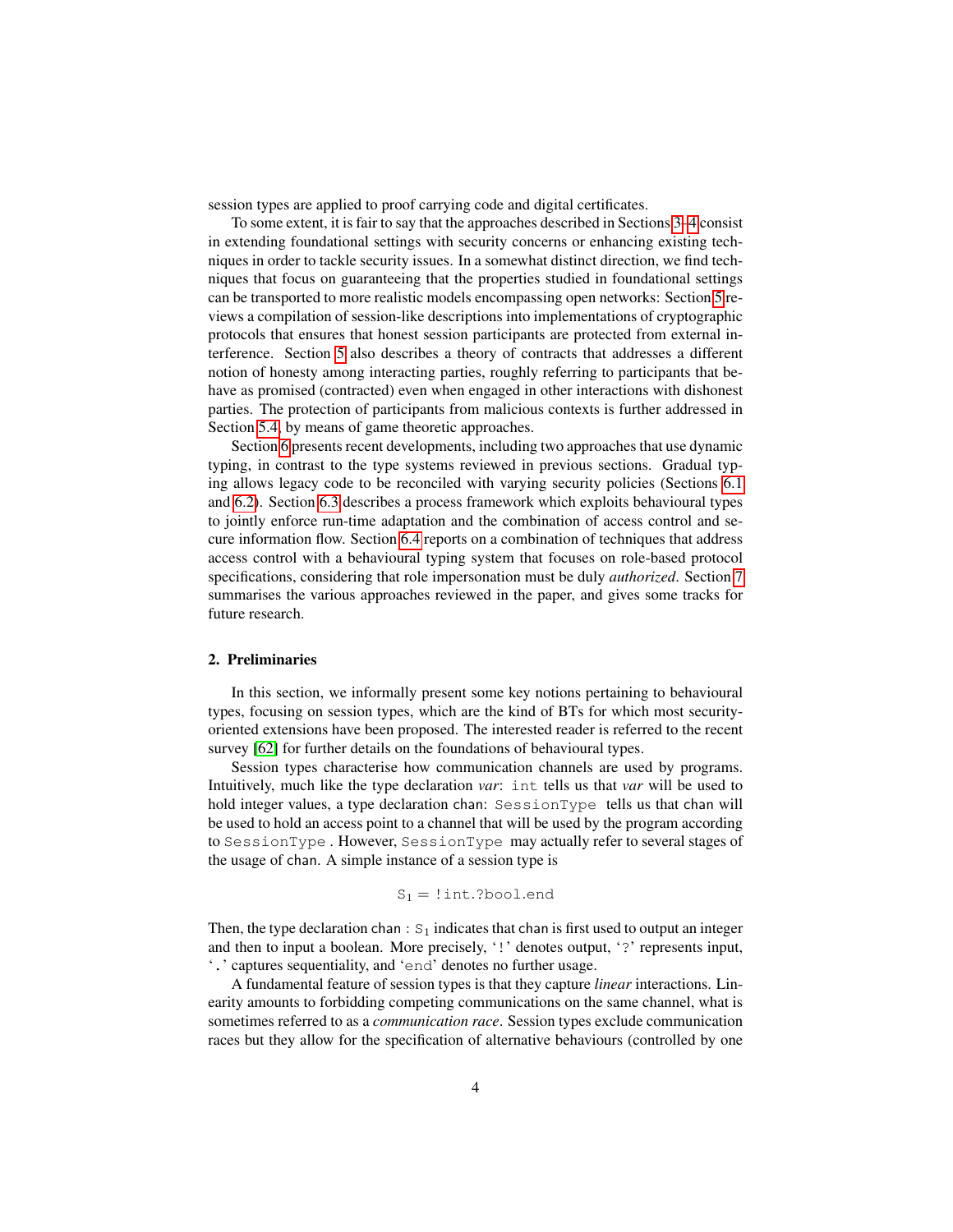party), described via so-called *branching* and *selection* types. Branching represents an *external choice*, to be solved by the communicating partner, while selection represents an *internal choice*, typically placed in the branch of a conditional. Hence, alternatives are modelled by a "menu" and a corresponding choice: the former is usually implemented via a set of available inputs, and typed using branching; the latter is usually implemented via an output, and typed using selection. Alternatives are conveniently identified by *labels*. For example, the session type

#### $S_2$  = NUMBER ?int. !int.end + CONDITION ?bool.end

may be used to describe a process that is waiting for the choice of either one of its offered options, identified by labels NUMBER and CONDITION . This process can be safely composed with, e.g., a process willing to first choose the NUMBER option and then to send and receive an integer.

It is worth noticing that since types talk about the current stage of the protocol, type preservation, i.e., the property that ensures that well-typedness is preserved under system evolution, holds modulo an evolution also of types (types are resources that in some sense get consumed by execution).

Another powerful feature of session types is *(session) delegation*, which allows third parties to gain access to an already established interaction. Realised via channel passing, this mechanism is useful to specify, e.g., a server that at some stage in the protocol delegates to a third party the remaining communications with a client (who will proceed with the protocol, unaware of the exchanges at the server side). Carried types can thus be session types themselves; this way, e.g., the session type

$$
S_3 = ?(!\text{int.end}).\text{end}
$$

specifies the reception of a channel, which will be used to output an integer according to !int.end.

Session types for binary "client-server" interaction, as introduced in [\[58\]](#page-29-7), capture the two-ended interaction via the type of one of the endpoints — which are sometimes distinguished by so-called *polarities* [\[46\]](#page-28-5), denoted  $+$  and  $-$ : this way, e.g., chan<sup>+</sup> and chan<sup>−</sup> would denote the two endpoints of chan. So, if one endpoint is used according to a session type, it is immediate to recover the characterisation of the other endpoint by replacing inputs by outputs, branching by selection and conversely — a notion usually referred to as *duality*. The dual of a session type S is denoted  $\overline{S}$ . This way, e.g., the duals of session types  $S_1$ ,  $S_2$  and  $S_3$  above are respectively:

$$
\frac{\overline{S_1}}{\overline{S_2}} = ?int.!bool.end
$$
  

$$
\frac{\overline{S_2}}{\overline{S_3}} = NUMBER!int.?int.end \oplus CONDITION!bool.end
$$
  

$$
\frac{\overline{S_3}}{\overline{S_3}} = !(!int.end).end
$$

More recently, following the approach introduced in [\[61\]](#page-29-8), generalisations of session types that capture multiparty interactions have been put forward. In such a setting of *multiparty sessions*, pairwise linear interaction is still ensured, via the use of dedicated intra-session channels (or session indexes [\[13\]](#page-26-1)). In this case, the session types of individual parties no longer suffice to capture the entire structured interaction: global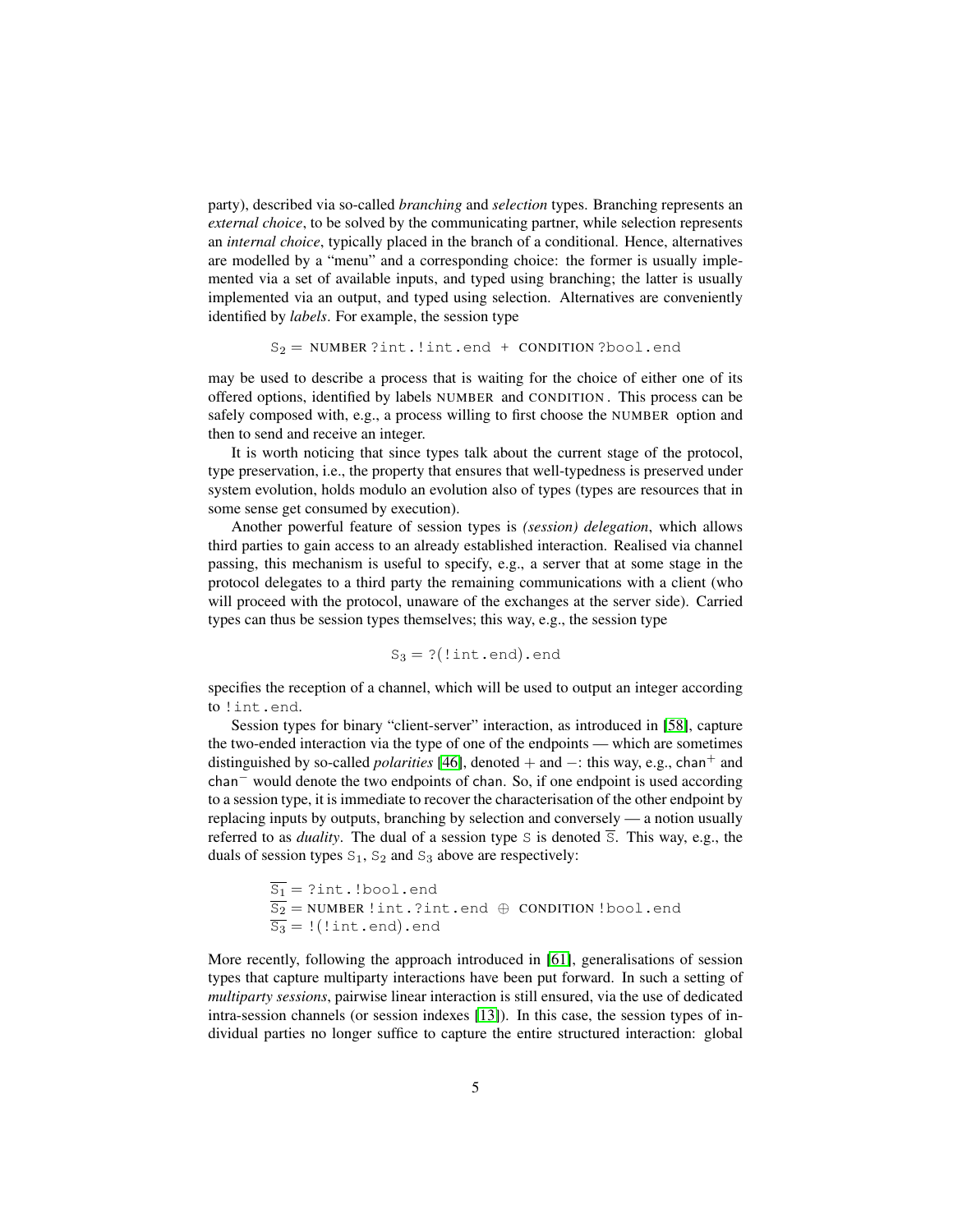specifications, called *global types*, have been introduced to specify sequencing information for message exchanges among the various communicating parties. Since a global type explicitly identifies the involved parties, it is possible to extract from it the individual contributions of each party via a *projection* function — these contributions are commonly referred to as *local types*.

In the above examples and in the sequel the syntactic categories are distinguished by using different fonts, namely: sort types, session types, contracts, CHOICE LABELS , values, participants, *variables, processes, terms*, **keywords**.

#### <span id="page-5-0"></span>3. Security Types for Communication-Centred Calculi

An increasingly relevant security issue is that of preserving the *confidentiality* of private data that is hosted on cloud infrastructures and/or manipulated by Web services and applications. Protection of data confidentiality requires two complementary techniques: *access control*, which restricts the access to the original data, allowing only trusted users to read them, and *secure information flow*, which prevents the propagation of legally accessed data to untrusted users, thus ensuring end-to-end confidentiality. Compared to access control, secure information flow may be viewed as additionally restricting the access to transferred or transformed data, when these have been computed using sensitive data. Type systems for access control and secure information flow are reviewed in Sections [3.1](#page-5-1) and [3.2,](#page-6-0) respectively.

Another important security property is data *integrity*, which is often presented as the dual of confidentiality and may be similarly expressed as a combination of access control and secure information flow. While confidentiality requires that data should not be released to untrusted destinations, integrity requires that data should not be affected by untrusted parties. Type systems for data integrity are discussed in Section [3.3.](#page-9-0)

## <span id="page-5-1"></span>*3.1. Access Control*

An early work featuring behavioural types for access control is [\[68\]](#page-30-2), which presents a type system for COWS (Calculus for Orchestration of Web Services) [\[79\]](#page-30-3), a formalism for specifying and combining services, as well as modelling their dynamic behaviour. The COWS language provides a primitive for killing processes, possibly provoking the abortion of ongoing sessions. This type system allows for the specification and enforcement of *policies* for regulating the exchange of data among services. To implement such policies, programmers can annotate data with sets of participants authorised to use and exchange these data. The typed operational semantics uses these annotations to guarantee that computations proceed correctly.

For example, consider a standard buyer-seller-bank protocol, in which:

- 1. the buyer asks the seller for some item and receives back a price;
- 2. the buyer may either accept the price and send a credit card number to the bank, or turn down the offer.

In this scenario, the desired policy is that the credit card number should be accessible only to the buyer and the bank, but not to the seller. Therefore, the type system of [\[68\]](#page-30-2) validates processes implementing the protocol described above, but not variants of it in which by mistake the buyer would send the credit card number to the seller. This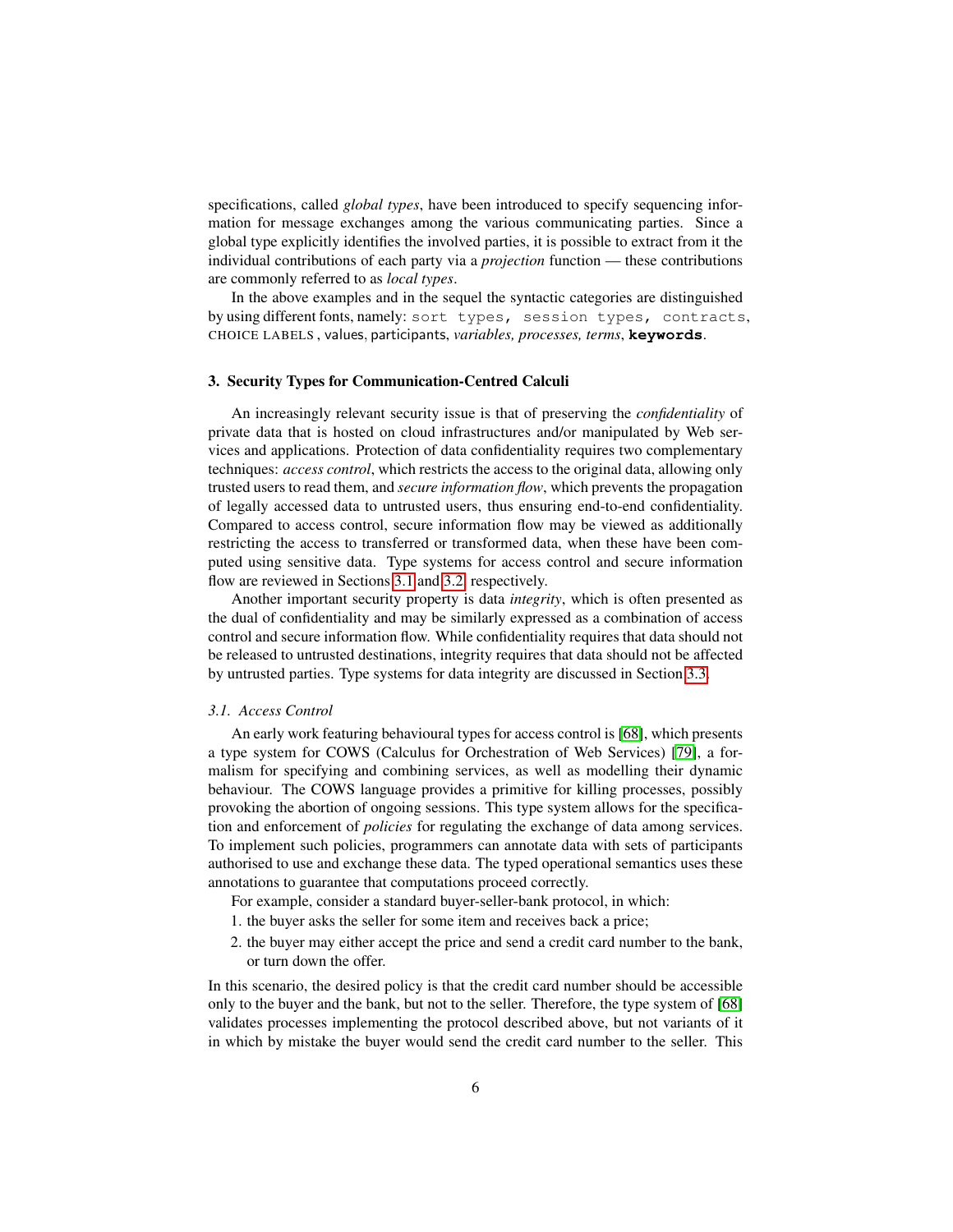policy is represented by decorating the data creditCardNumber with participants agent and bank:  ${creditCardNumber}_{agent,bank}.$ 

Another related service-oriented calculus is SCC (Service Centered Calculus) [\[18\]](#page-27-3). The work [\[67\]](#page-30-4) enriches a variant of SCC, investigated in [\[20\]](#page-27-4), with security levels for controlling access rights. In the original calculus, communications may either follow fixed protocols or use pipelines. A *pipe constructor*  $P \le x \le Q$ , similar to that of the Orc language [\[64\]](#page-30-5), replaces the variable  $x$  in (a freshly spawned copy of) the process *Q* with a value sent by the process *P*. In the new calculus, processes are *framed* [\[78\]](#page-30-6) by security levels. A process framed by a level  $\ell$  can exercise rights of security level not exceeding  $\ell$ . Security levels are assigned to service definitions, clients and data. In order to invoke a service, a client must be endowed with an appropriate clearance, and once the service and client agree on the security level, the data exchanged in the initiated session will not exceed this level. The calculus of [\[67\]](#page-30-4) comes equipped with a behavioural type system that statically ensures these security properties.

In the buyer-seller-bank protocol described above, the protection of the credit card number is ensured by giving it a security level which is incomparable with the level of the seller, but is smaller or equal to the levels of the buyer and the bank. More formally, if the processes representing the seller, the buyer and the bank are framed by the security levels  $\ell_1$ ,  $\ell_2$  and  $\ell_3$ , respectively, then it is enough to assign to the credit card number the type nat with some level  $\ell$  such that  $\ell \leq \ell_1, \ell \leq \ell_2$  and  $\ell \leq \ell_3$ .

The work [\[22\]](#page-27-5) adopts the same treatment of access control as [\[67\]](#page-30-4), ascribing security levels to both participants and data, but it gains flexibility thanks to the mechanism of *delegation*. Namely, it allows participants to get around access control restrictions by delegating the handling of sensitive data to other participants with higher credentials. For instance, instead of sending a bank connection to the buyer, thus explicitly involving the bank in the interaction, the seller may delegate to the bank the part of the interaction that deals with the credit card in a way that is transparent to the client. The type system that ensures access control has an explicit type constructor to track delegation; it allows the delegated part of a session type to be marked.

Notably, all the types investigated in [\[68\]](#page-30-2), [\[67\]](#page-30-4), and [\[22\]](#page-27-5) are behavioural types. While those used in [\[22\]](#page-27-5) are standard session types enhanced with security constraints, the others are more general instances of BTs. A comparison between the three access control approaches described above is not easy, since the underlying calculi offer different interaction patterns, namely a primitive for session killing in [\[68\]](#page-30-2), a pipeline constructor in [\[67\]](#page-30-4) and channel delegation in [\[22\]](#page-27-5). In our view, the most challenging construct for data protection is delegation, since it allows a transparent change of ownership for a given communication channel.

## <span id="page-6-0"></span>*3.2. Secure Information Flow*

As already mentioned above, the work [\[22\]](#page-27-5) considers a calculus for multiparty sessions with delegation, enriched with security levels for both participants and data, and equipped with an access control mechanism. This work also defines a secure information flow property, formalising the preservation of data confidentiality. Finally, a session type system is proposed, which introduces secure information flow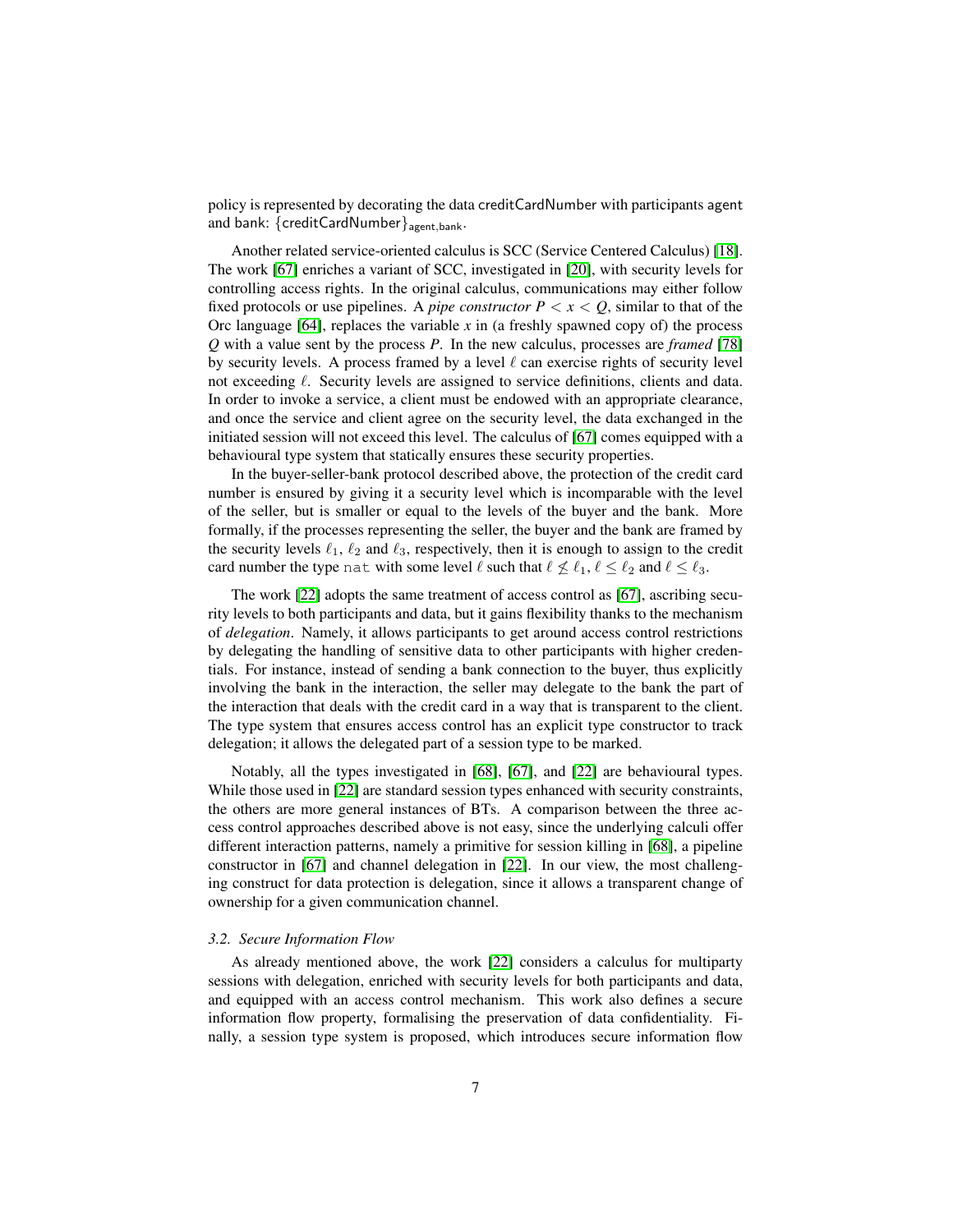requirements in the typing rules, in order to simultaneously ensure the noninterference property and the standard behavioural properties prescribed by session types. Such security-enhanced session types are an instance of behavioural types specifying both the sequencing of communication actions and the constraints between their security levels. The study [\[22\]](#page-27-5) revealed an interesting interplay between the constraints used in security types and those used in session types to ensure properties like communication fidelity and progress. In essence, session-typed processes are less prone to security flaws. This point will be discussed in some depth later in this section. We now describe the approach of [\[22\]](#page-27-5) in more detail.

The *secure information flow* property defined in [\[22\]](#page-27-5) is based on the observation of messages while they are being exchanged. As usual in the secure information flow literature, the observation power depends on the level of the observer. An observer of level  $\ell$  can only see messages of security level lower than or equal to  $\ell$ . For simplicity, we assume here just two security levels  $\top$  and  $\bot$  (although [\[22\]](#page-27-5) deals with a general lattice of security levels). A message or I/O communication action whose carried value is of security level  $\top$  (respectively,  $\bot$ ) will be called "secret" or "high" (respectively, "public" or "low").

We shall use here a simple syntax where  $c(x^{\ell})$ . *P* denotes the input on channel c of a value of level  $\ell$ , to be replaced for  $x^{\ell}$  in the continuation process *P*, and  $c < v^{\ell} > .P$ denotes the output on channel c of the value v of level  $\ell$ , to be followed by *P*. For simplicity, we shall only deal with binary sessions here, so c will range over binary session endpoints of the form  $s^+, s^-,$  where s is the name of some established session.

Secure information flow is usually formalised via the notion of *noninterference* [\[50\]](#page-29-9). Noninterference essentially means that low outputs should not depend on high inputs. Then, a typical insecure information flow, also called *information leak*, arises when different high inputs cause different low messages to be exchanged, as in the following process, where we assume  $x^{\top}$  to be a boolean variable:

$$
\text{if}~x^\top\text{ then }s^+!<1^\bot>\text{ else }s^+!<2^\bot>
$$

Another source of information leaking is the possible blocking of a high input action, in the case where the environment does not offer the expected high message (which is something one cannot control, since two environments differing only for the presence or absence of a high message cannot be distinguished by a low observer). For instance, the process:

$$
s^+? (x^\top).s^+! < 1^\perp >
$$

emits the low output "1" only if it first receives the high input from the environment. Assuming again  $x^{\top}$  to be a boolean variable, the session type of channel  $s^+$  in the above process is ?bool.!int.end. On the other hand, this process cannot be typed in the security-enhanced session type system, since it exhibits a "level drop" from the input to the output.

The subsequent paper [\[23\]](#page-27-6) moves one step further by equipping the above calculus with a monitored semantics, which blocks the execution of processes as soon as they attempt to leak information. This monitored semantics induces a safety property: a process is safe if none of its computations is blocked by the monitored semantics. This property is called *information flow safety*, and it is proved to strictly imply the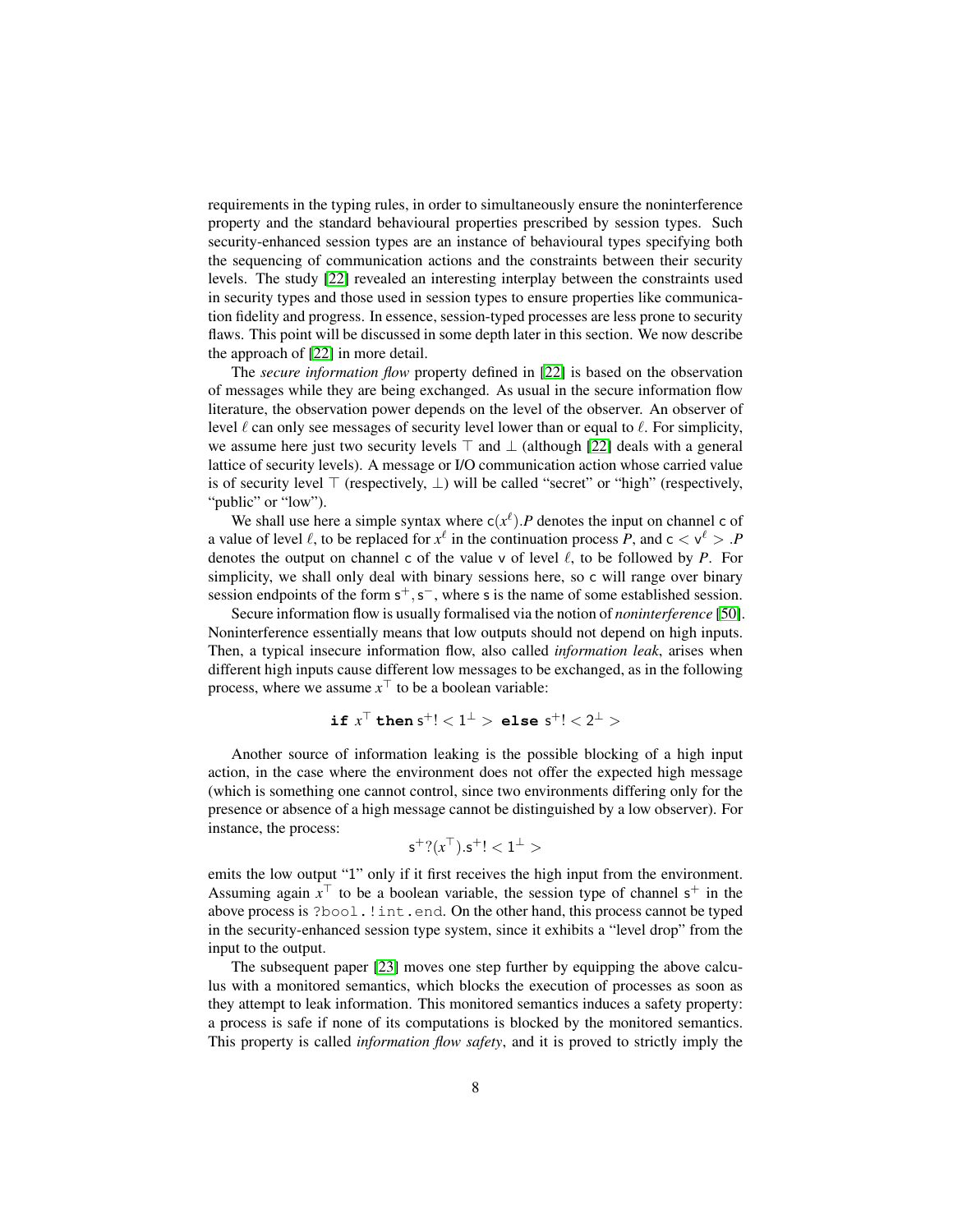noninterference property of [\[22\]](#page-27-5). This is expected, since information flow safety requires the successful execution of all individual computations, while noninterference is a property of the set of computations of a process, which may hold even if some of the computations exhibit information leaks.

The approach in [\[22,](#page-27-5) [23\]](#page-27-6) may be summarised as proposing three increasingly precise means for tracking information leaks in sessions: a syntactic property (typability), a local semantic property (safety), and a global semantic property (security).

We illustrate the difference between typability, safety and security in [\[22,](#page-27-5) [23\]](#page-27-6) by means of a simple example that should convey the appropriate intuitions. In this example, typability requires the absence of any "level drop" from the expression tested by a conditional to a subsequent communication, while safety requires the same condition but only in computations that may actually occur.

Consider a conditional whose  $\top$ -level condition is true and whose **then** branch sends ⊥-level data, while its **else** branch sends >-level data (whose value does not really matter, since this branch is never taken):

$$
\textbf{if}~\textsf{true}^\top~\textbf{then}~\textsf{s}^+!<1^\perp>\textbf{else}~\textsf{s}^+!<2^\top>
$$

This process is secure because it always exhibits the same public behaviour, but it is neither safe nor typable. Consider now a variant of the above process, where the two branches of the conditional are swapped:

$$
\text{if true}^\top \text{ then } s^+!<2^\top\,>\text{ else } s^+!<1^\perp>
$$

This process is still not typable, but it is now both safe and secure, since the **else** branch is never taken and thus the level drop cannot occur in any computation. An example of a typable process is:

$$
\text{if true}^\top \text{ then } s^+!<1^\top>\text{ else } s^+!<2^\top>
$$

In this process, channel  $s^+$  has the security-enhanced type  $!$  int  $\top$  . end.

## *Discussion*

There appears to be an influence of classical session types [\[61\]](#page-29-8) upon security types [\[93\]](#page-31-0). Indeed, one of the causes of insecure information flow in a concurrency scenario is the possibility of different *termination behaviours* in the branches of a high conditional (i.e., a conditional which tests a high expression). This may give rise to the so-called *termination leaks*. In session calculi, there are three possible termination behaviours: proper termination, deadlock and divergence. Then, a termination leak may occur, for instance, if one branch of a high conditional terminates while the other diverges or deadlocks, assuming successful termination is made explicit by an observable action. Session types help to contain this phenomenon, by imposing some uniformity in the termination behaviours of conditional branches: for instance, a terminating branch cannot coexist with a diverging branch, as exemplified below. They also prevent local deadlocks (due to communication errors within a session) as well as some global deadlocks, thus limiting the possible sources of abnormal termination.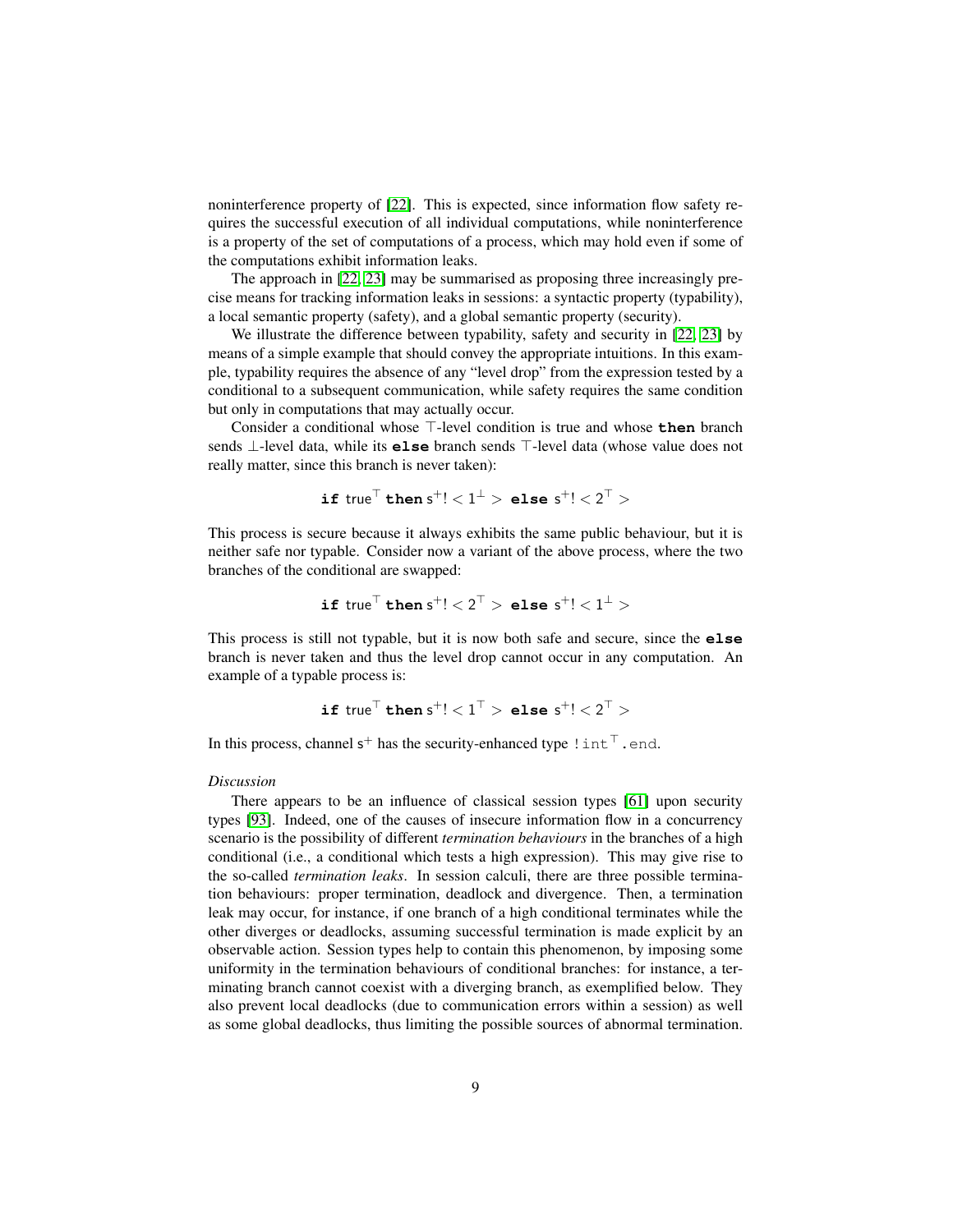Note that one may also use typing to ensure (proper) termination. For instance, termination is ensured by the session type system studied in [\[21\]](#page-27-2), as shown in [\[73\]](#page-30-7). The system in [\[21\]](#page-27-2) is the basis for the dependent session types reviewed in Section [4.](#page-10-0)

Since the two branches of a conditional must have the same session types for all channels, we cannot for example type the process:

$$
\text{if } x^\top \text{ then } s^+! < 1^\top > \text{ else } \text{rec } X.s^+! < 2^\top > .X
$$

which could cause a termination leak. Typing also prevents termination leaks due to bad matchings of data, like in the process:

$$
\text{if } x^{\top} \text{ then } s^+! < 1^{\top} > \text{ else } s^+! < x^{\top} + 3 > \\
$$

where we assume that  $x^{\top}$  is replaced by a boolean value. However, the securityenhanced typing considered in [\[22,](#page-27-5) [23\]](#page-27-6) does not prevent *global deadlocks* due to bad matchings of protocols in interleaved sessions, like in the process:

$$
\begin{array}{ll}\n\text{if } x^{\top} \text{ then } s^+? (y).s^+! < 1^{\top} > .r^+? (z).r^+! < 2^{\top} > \\
\text{else } s^+? (y).r^+? (z).s^+! < 1^{\top} > .r^+! < 2^{\top} > \\
| s^-! < 3^{\top} > .s^-? (t).r^-! < 4^{\top} > .r^-? (u)\n\end{array}
$$

Here, if the **then** branch is taken the process will terminate successfully, while if the **else** branch is taken the interaction will deadlock. The security-enhanced session type of the channels  $s^+, r^+$  is ?int $\top$  . !int $\top$  . end, while the channels  $s^-, r^-$  have the dual session type  $\text{int}^{\top}$ . ?int<sup> $\top$ </sup>. end. These global deadlocks are forbidden by the more refined behavioural type systems in [\[13,](#page-26-1) [65,](#page-30-8) [72\]](#page-30-9).

## <span id="page-9-0"></span>*3.3. Integrity of Communicated Data*

We now turn to the issue of data integrity, as investigated in the work [\[17\]](#page-27-7). We start by considering the standard User-ATM-Bank example [\[58\]](#page-29-7). In response to a deposit request by the user, a malicious ATM could send to the bank an amount of money that is different from that communicated by the user, consequently altering the balance obtained from the bank. This change is transparent to the typing, since it does not modify the communication protocol. This means that the following processes, where channels s,r are used respectively for the interaction between the user and the ATM and between the ATM and the bank:

\n
$$
\text{user} = s^+!< \text{userld} > .s^+!< \text{depositAmount} >
$$
\n  
\n $\text{ATM} = s^-?(\text{userld}).s^-?(\text{depositAmount}).$ \n  
\n $\text{r}^+!< \text{userld} > .r^+!< \text{depositAmount} - 10 >$ \n  
\n $\text{bank} = r^-?(\text{userld}).r^-?(\text{depositAmount})$ \n

can be typed since channels  $s^+$ ,  $r^+$  have type ! string. ! int. end, while the channels s<sup>-</sup>, r<sup>-</sup> have the dual session type ?string.?int.end.

In order to cope with this kind of misbehaviour, *correspondence assertions* [\[51\]](#page-29-10) are incorporated in the theory of session types [\[17\]](#page-27-7). Two correspondence assertions can be paired by the keywords **begin**, **end** and their values allow the integrity of the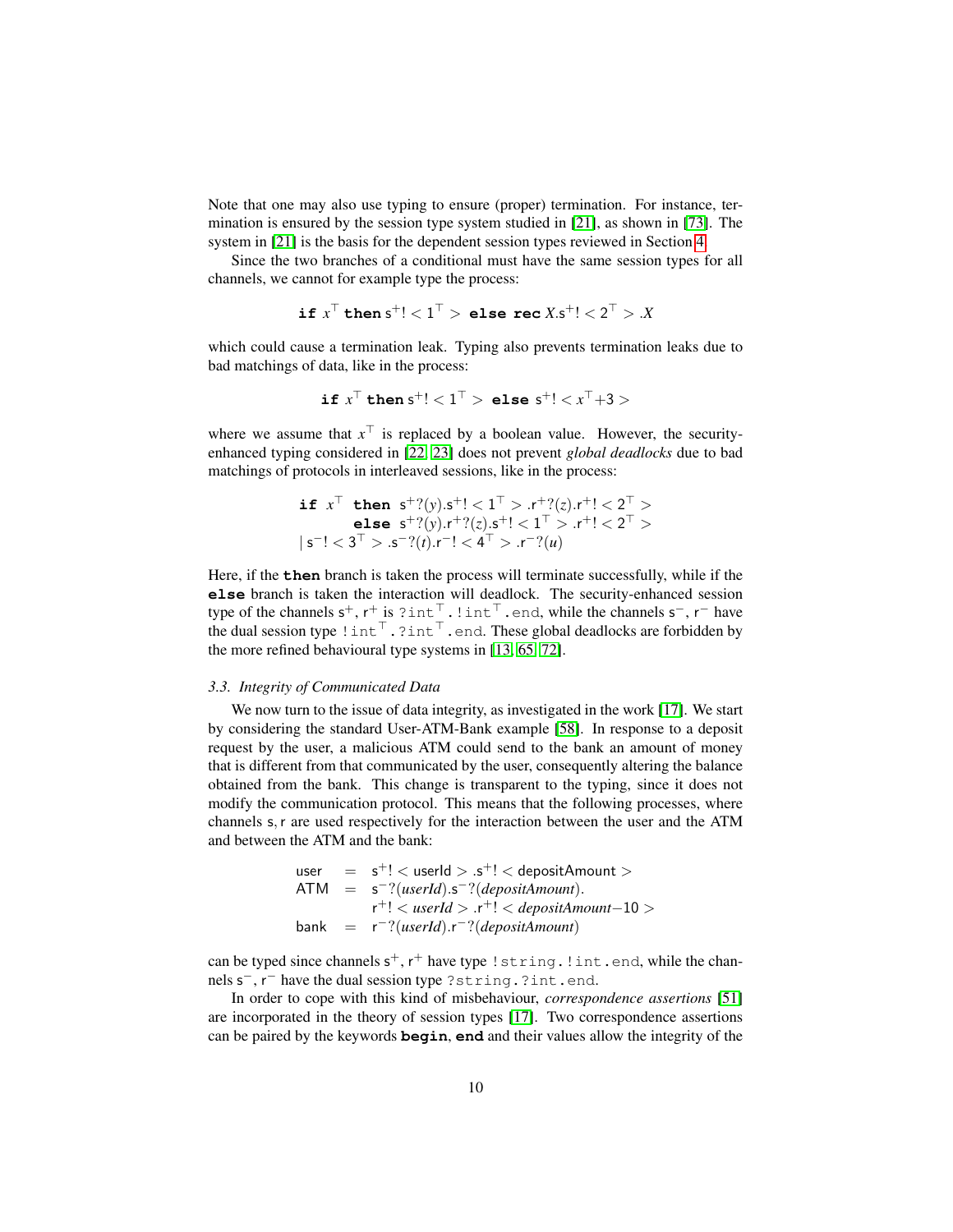communicated data to be checked (in this example userId and depositAmount). The user and the bank processes with correspondence assertions become:

$$
user = \text{begin}(userld, depositAmount).s^{+!} < useful > .s^{+!} < depositAmount > \text{bank} = r^{-?}(userld).r^{-?}(depositAmount).\text{end}(userld, depositAmount)
$$

thus allowing the malicious ATM to be discovered, since the operational semantics requires the same values in paired correspondence assertions. The session types of the channels remain unchanged, given that correspondence assertions play the role of run-time monitoring.

Compared to standard session types, session types enhanced with correspondence assertions may be used to check additional properties, namely:

- the source of information,
- whether data are propagated as specified across multiple parties,
- if there are unspecified communications between parties, and
- if *the data being exchanged have been modified* in some unexpected way.

More recently, [\[4\]](#page-26-2) presents a  $\pi$ -calculus with assume and assert operations, typed using a session discipline that incorporates refinement formulae written in a fragment of Multiplicative Linear Logic [\[49\]](#page-29-11). This original combination of session and refinement types, together with the well-established benefits of linearity, allows very fine-grained specifications of communication protocols in which refinement formulae are treated as logical resources rather than persistent truths.

Another related paper is [\[16\]](#page-26-3), where session types for multiparty sessions are enriched with constraints on the content of the exchanged messages, conditions on the choice of sub-conversations to follow, and invariants on recursion.

## <span id="page-10-0"></span>4. Logical Approaches to Security based on Behavioural Types

As already discussed, session types consist of high-level specifications of the communication behaviour of distributed, concurrent processes along channels. Historically, these specifications capture input/output behaviour, replication (or persistency), branching and selection behaviours, and recursion; enabling static verification of protocol compliance (or session fidelity). However, classic session types are not expressive enough to describe properties of data exchanged in communications, nor to certify such properties in a distributed setting, where the user of a service does not have access to the application source code. Both issues are a fundamental problem in today's world, given the increasing pervasiveness and complexity of distributed services, for which simple descriptions of communication behaviour are insufficient characterisations of the rich, high-level contracts these services are intended to follow.

To address the issue of lack of expressiveness in terms of properties that can be characterised by session types, extensions to the session framework have been presented (e.g., the work [\[17\]](#page-27-7), already discussed in section [3.3,](#page-9-0) and [\[86\]](#page-31-6)). Recently, logical foundations for session types have been established via Curry-Howard correspondences with linear logic [\[21\]](#page-27-2). Besides clarifying and unifying concepts in session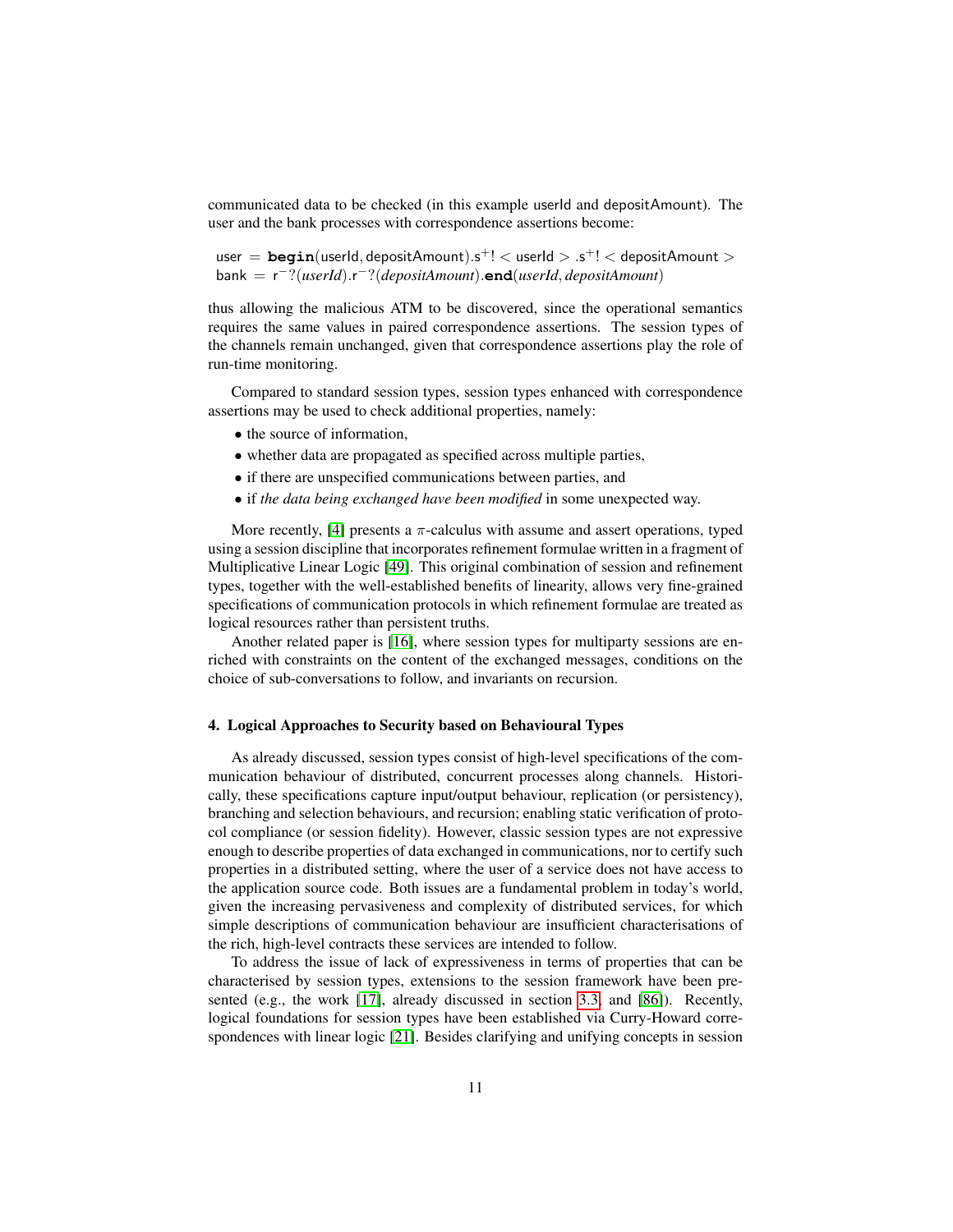types, such logical underpinnings provide natural means for generalisation and extensions. One such extension to *dependent session types* allows for expressing and enforcing complex properties of data transmitted during sessions [\[89\]](#page-31-7). This is achieved by interpreting the first order quantifiers of intuitionistic linear logic as input and output constructs, in which it is possible to refer to the actual value that is communicated in the types themselves. By combining this with a data language that is itself dependently typed (e.g., in the style of LF [\[52\]](#page-29-12)), we are able to specify arbitrary properties of the communicated data in such a way that the *proof objects* that witness the desired properties are themselves exchanged during communication. Moreover, the solid logical foundations of the approach enable further (logically grounded) extensions to the data language to capture features of interest in an almost immediate way, such as digital proof certificates and proof object erasure through proof irrelevance and affirmation modalities [\[75\]](#page-30-10).

Sections [4.1,](#page-11-0) [4.2,](#page-12-0) and [4.3](#page-13-0) overview extensions of session types with (value) dependent types, proof irrelevance, and affirmation, respectively.

#### <span id="page-11-0"></span>*4.1. Linear Logic and Dependent Session Types*

Linear logic is a logic of resources and evolving state, where propositions can be seen as resources that interact with each other and evolve (i.e., change state) over time. These are the fundamental characteristics that allow for the development of the Curry-Howard correspondence between linear logic and session types.

The work of [\[21\]](#page-27-2) interprets the propositional connectives of linear logic as the session types assigned to  $\pi$ -calculus channels in such a way that linear logic proofs can be interpreted as typing derivations for  $\pi$ -calculus processes. Moreover, the computational procedure of proof simplification or *proof reduction* is directly mapped to inter-process communication, thus obtaining a true correspondence between the dynamics of proofs and the dynamics of communicating processes. The connectives of linear logic are linear implication  $A \rightarrow B$ , which is interpreted as the input session type (i.e., input a session channel of type A and continue as B); its dual, multiplicative conjunction  $A \otimes B$ , which is naturally interpreted as session output (i.e., output a session channel of type A and continue as B); the multiplicative unit, 1, denoting the inactive or terminated session; additive conjunction  $A \& B$  denoting an offer of a choice, meaning that a session of type  $A \& B$  will be able to offer along the session channel either A or B, the choice of which is left to the session client; dually, additive disjunction  $A \oplus B$  denotes alternative behaviour, and so a session of type  $A \oplus B$  will unilaterally choose to behave as either A or B. Finally, the linear logic exponential !A is mapped to replication, in which a session of type !A will offer a potentially unbounded number of instances of the behaviour A. Moreover, a fundamental aspect of proof theory is proof composition, also known as a *cut*. In the interpretation, cuts are mapped to *process composition*; two processes using disjoint sets of resources interact along a fresh session channel, where one offers a session and the other uses it to produce some other session behaviour.

Recently, [\[89\]](#page-31-7) extended this framework of propositional linear logic as session types to incorporate *dependent* session types by moving to a first-order setting, introducing the two quantifiers  $\forall x$ :*τ*.A and  $\exists x$ :*τ*.A, where *x* may occur free in A. The quantification variable is itself typed, with a domain of quantification  $\tau$ . The language of terms inhabiting  $\tau$  is a typed  $\lambda$ -calculus, which is left as general as possible, with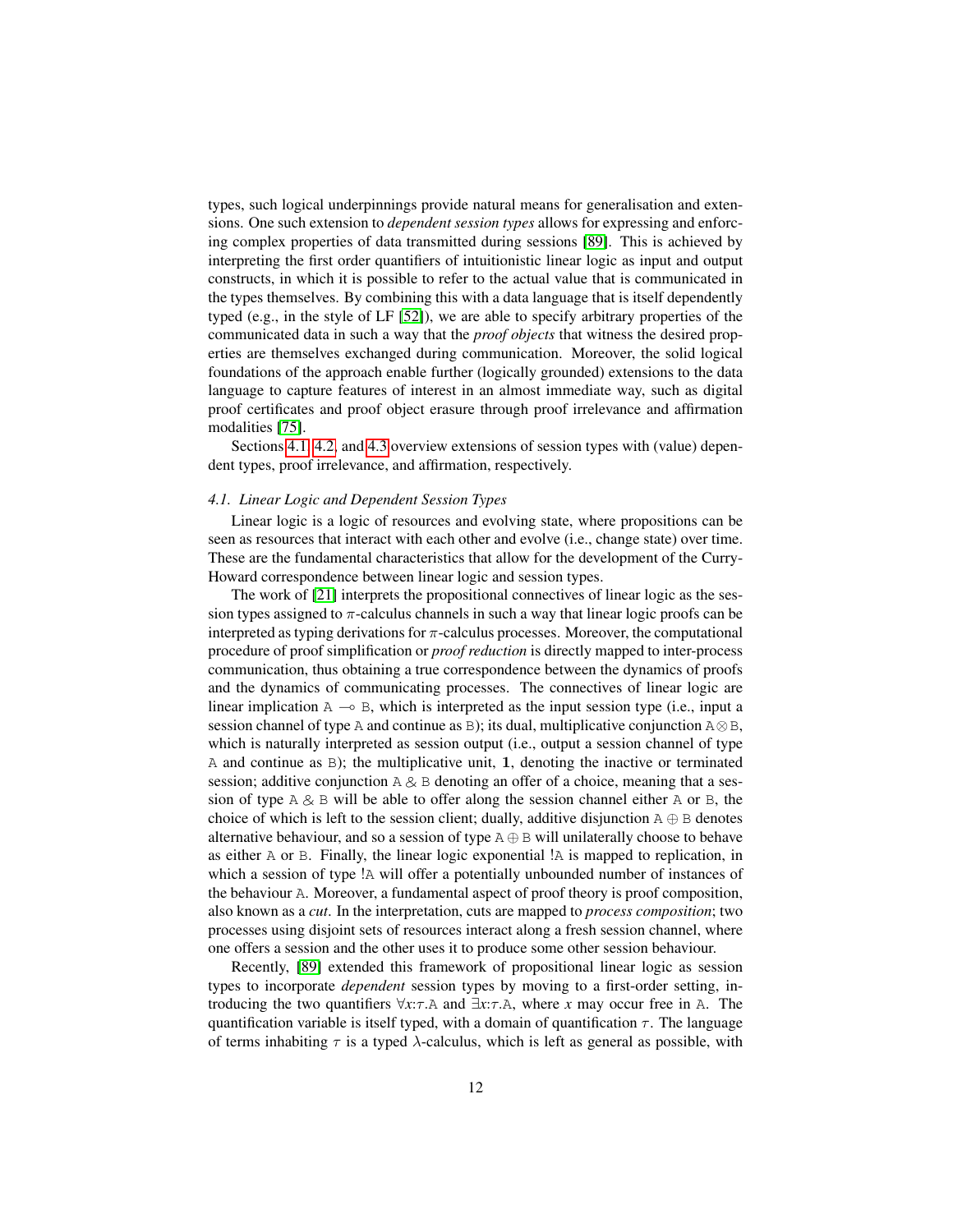the usual soundness requirements of progress, substitution and type preservation. The interpretation of these session types is (typed) term output for the existential ∃*x*:τ.A and term input for the universal  $\forall x:\tau.A$ . Thus, a session of type  $\exists x:\tau.A$  outputs a term *M* of type  $\tau$  and proceeds as type A $\{M/x\}$ , whilst a session of type  $\forall x:\tau$ . A behaves in a dual manner.

By making the quantification domain dependently typed, the authors obtain a session type system where processes exchange data but also proof objects that can denote properties of said data. For instance, the type:

<span id="page-12-2"></span>
$$
\text{UpdateFaceP}(x) \triangleq x : \forall n: \text{int.} \forall p: (n > 0). \exists y: \text{int.} \exists q: (y > 0).1 \qquad (1)
$$

denotes a session that will input an integer n [2](#page-12-1) and a *proof* that n is greater than 0, and will then output back an integer y, itself greater than 0, and a proof of this fact. Welltypedness ensures that these properties hold at run time due to the existence of these proof objects, making this dependently-typed session framework a *de facto* model of proof-carrying code.

#### <span id="page-12-0"></span>*4.2. Proof Irrelevance*

In a distributed setting, the proof-carrying framework above requires not only that proof objects exist during type-checking, but also enforces that they are transmitted at run time. However, it is often the case that we want the specified properties to hold but we do not want to exchange the proof objects. Indeed, omitting the communication of proof objects may be sensible when the communicating parties have established trust by some external means, or when the properties are easily decidable and the proof objects can be *synthesised* by a decision procedure. For instance, in the example above, it is straightforward to check that the communicated numbers are indeed strictly positive.

To model the possibility of omitting proofs at run time, the work of [\[75,](#page-30-10) [89\]](#page-31-7) extends the framework by internalising in the proof object language the concept of *proof irrelevance* [\[74\]](#page-30-11), through a modality denoted [ $\tau$ ], which types terms of type  $\tau$  that can be *safely* erased at run time. This notion of erasure safety essentially means that such terms can never be used to compute values that are not themselves erasable. For instance, the type above can be rewritten as:

$$
\text{UpInterfaceI}(x) \triangleq x : \forall n : \text{int. } \forall p : [n > 0]. \exists y : \text{int. } \exists q : [y > 0]. \; 1 \qquad (2)
$$

remarking the fact that the proof objects *p* and *q* must be present for type-checking purposes, but they are not used in a computationally significant fashion at run time and therefore can be safely omitted. This process of erasing proofs at run time is done in two steps: first all instances of proof irrelevant types and terms are replaced with the unit type and element (denoted unit and  $\langle \rangle$ , respectively). Since this procedure does not remove the communication step where the proof objects were previously exchanged, we may exploit the type isomorphisms,

<span id="page-12-3"></span>
$$
\forall x: \text{unit.} \mathbf{A} \cong \mathbf{A}
$$
  

$$
\exists x: \text{unit.} \mathbf{A} \cong \mathbf{A}
$$

<span id="page-12-1"></span><sup>&</sup>lt;sup>2</sup>The different font for integers ( $n$  and  $n$ ) is due to our convention that distinguishes between variables and values.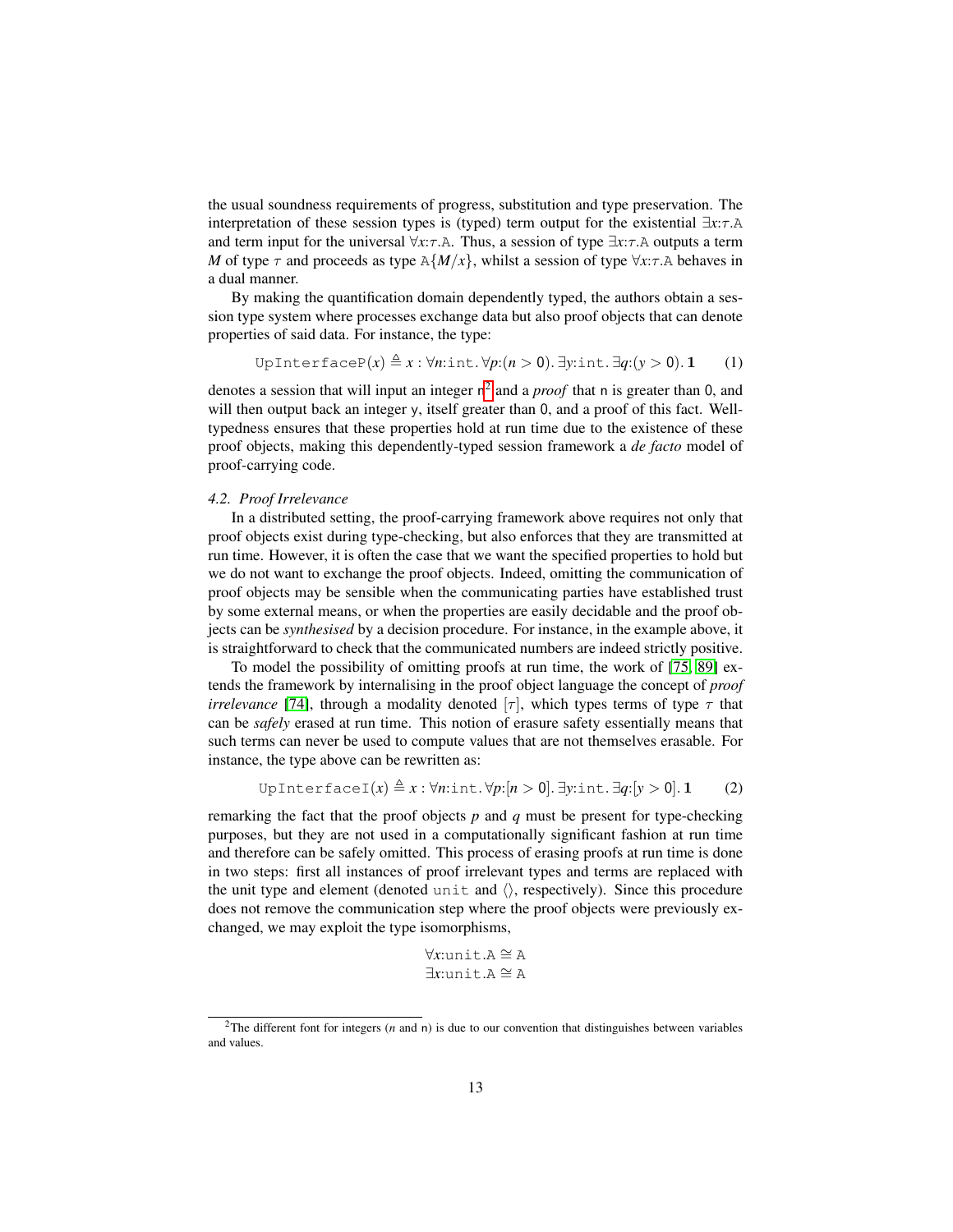to consistently remove the communication overhead. An alternative technique familiar from type theories is to replace sequences of data communications by a single communication of pairs. When proof objects are involved, these become  $\Sigma$ -types (sum types) which are inhabited by pairs. For example, we can rewrite UpInterfaceI as:

UpInterfaceI<sub>2</sub>(x)  $\triangleq x$ :  $\forall p$ :( $\Sigma n$ :int.[*n* > 0]).] $q$ :( $\Sigma y$ :int.[*y* > 0]).1

This solution is popular in type theory, where  $\Sigma x$ :*τ*.[ $\sigma$ ] is a formulation of a *subset type*,  ${x:\tau | \sigma}$ . Conversely, bracket types  $[\sigma]$  can be written as  ${x:\tau | \sigma}$ , except the proof object is always erased. Under some restrictions on  $\sigma$  (i.e., decidability of the underlying theory), subset types can be seen as predicate-based type refinements.

## <span id="page-13-0"></span>*4.3. Affirmation and Digital Certificates*

The examples above showcase what can be seen as two extremes in a spectrum of *trust*. In the type given in [\(1\)](#page-12-2) no trust between the parties is assumed and therefore all proof objects must be made explicit in communication at run time. On the other hand, proof irrelevance as represented by the type given in [\(2\)](#page-12-3) models a scenario of *full trust*, where no proof objects are expected at run time. In practice, there are tradeoffs between trust and fully explicit proofs. For instance, when downloading a large application we may be willing to trust its safety if it is digitally signed by a reputable third party, but if we are downloading and running a piece of Javascript code embedded in a web page, we may insist on an explicit proof that it adheres to our security policy. To make these tradeoffs explicit in session types, [\[75\]](#page-30-10) also incorporates in the framework a notion of *affirmation* (from modal logic) of propositions and proofs by principals. Such affirmations can be realised through explicit digital signatures on proofs by principals, based on some underlying public key infrastructure.

The key component to model these certificates is the addition of a type  $\Diamond$ <sub>K</sub> $\tau$  to the framework, which types objects that assert the property  $\tau$ , signed by principal K using its private key. An affirmation object is built by taking the original proof object that asserts  $\tau$  and signing it accordingly. Superficially, this may seem redundant insofar as the certificate contains the proof object itself. However, checking a digitally signed certificate may be much faster than checking the validity of a proof, so we may speed up the system if we simply trust K's signature. Moreover, when combining certificates with proof irrelevance, we may construct certificates where parts of the original proof object have been erased, and so we have in general no way of reconstructing the original proofs. In these cases we necessarily trust the signing principal K to accept  $\tau$  as true.

Combining affirmation and proof irrelevance it is possible to model the following,

$$
\text{fpt:}\forall f \text{.nat} \rightarrow \text{nat.}\forall p:\Diamond_{\text{verify}}[\Pi x \text{.nat}.f(x) \leq x].\exists y \text{.nat.}\exists q:[y=f(y)].\mathbf{1}
$$

which expresses the type of a service that first inputs a function *f*, then accepts a verifier's word that each natural number is a prefixed point of *f*, and finally returns a fixed point of *f* to its client. Observe that object *p* is a *certificate* of the fact that *f* satisfies this property. In realistic scenarios, such as proof-carrying file systems [\[45\]](#page-28-6), the use of affirmation and proof irrelevance results in substantially less communication overheads when compared to proof-carrying code in the sense of [\[70\]](#page-30-12), where the proof objects become too big to be transmitted and checked every time a file is accessed.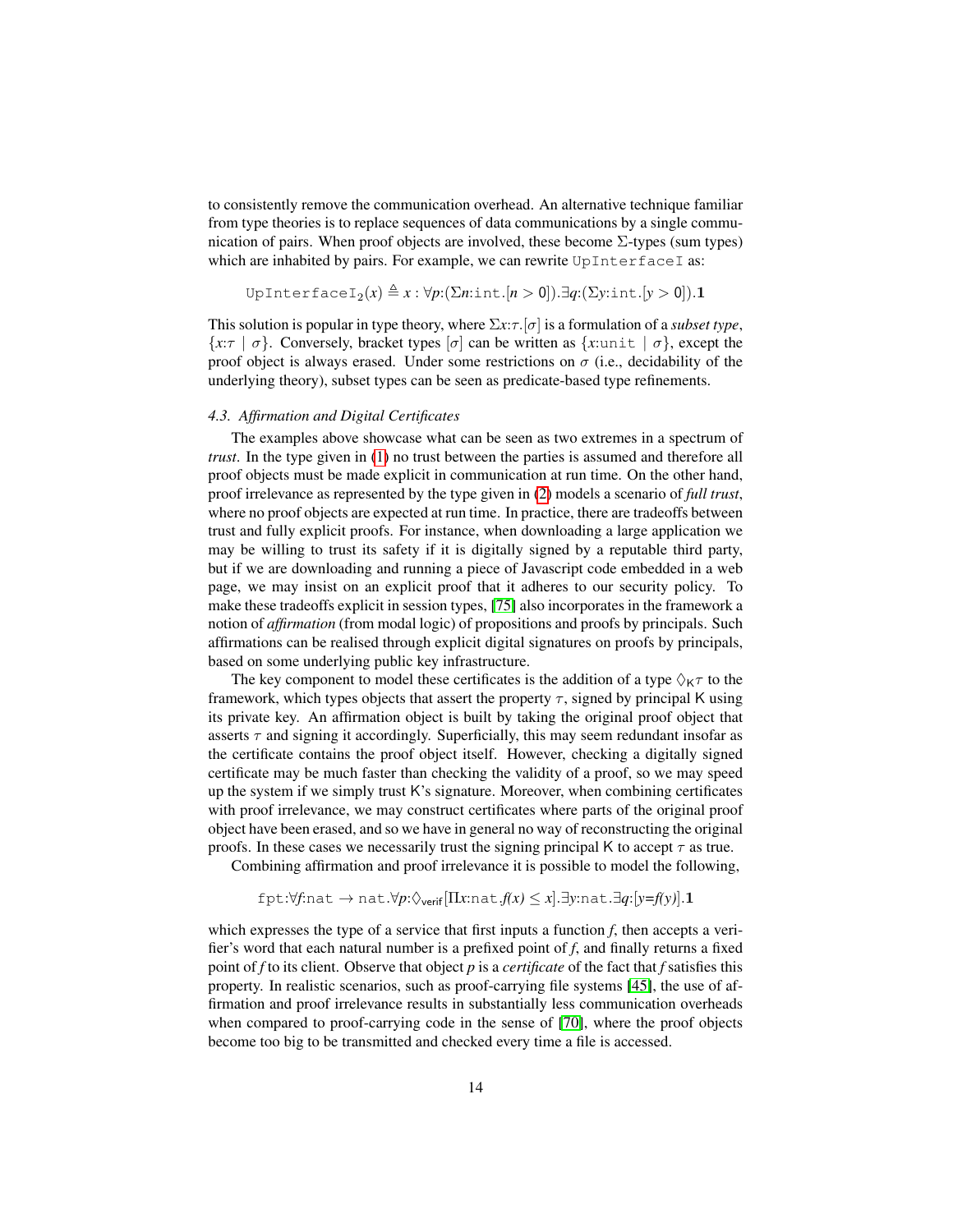#### <span id="page-14-0"></span>5. Secure Interactions with Untrusted Components

Session type systems are able to provide some safety and liveness guarantees for a whole distributed system, as long as all participants are well typed and the network is trusted. In many realistic settings, however, these assumptions do not hold.

A first approach towards a more realistic scenario is to consider an untrusted network. The solution, currently used in every-day life, is to perform session communications over secure channels, such as those provided by the Transport Layer Security (TLS) protocol. This ensures that well-typed participants will interact safely (precisely, as safely as the TLS protocol allows) within an untrusted environment.

A second, more general scenario is when some of the (multiparty) session participants are not trusted to be well typed, i.e., they are not trusted to respect the session specification. This covers those cases in which, for instance, participants rely on implementations provided by non-reliable third parties, or when they may be controlled by an adversary. In some cases, not respecting the communication pattern (e.g., skipping mandatory messages, not respecting branching) is indeed a security issue. The questions are then the following: what properties can still be ensured for compliant participants? Which cryptography should be used to protect the session? How to ensure that all compliant participants share an identical view of a session execution?

#### <span id="page-14-1"></span>*5.1. A Secure Protocol Compiler*

The works [\[28,](#page-27-8) [29,](#page-27-9) [30\]](#page-27-10) offer a first answer to these questions (the journal paper [\[30\]](#page-27-10) merges and extends both [\[29\]](#page-27-9) and [\[28\]](#page-27-8)). The proposed language, expressed as a type language with a global graph-like representation (called session graphs), includes messages, roles, and sessions; it does not support parallelism or asynchrony. A secure implementability condition, defined on session graphs, is identified.

The principle of [\[30\]](#page-27-10) is to use the session graph specification to generate a cryptographic protocol (and its implementation) that will protect the honest participants against any coalition of compromised peers. The idea is that, in order to ensure that an incoming message is valid with respect to the session graph specification, that message should carry enough trustworthy information to be able to prove that the protocol history was compliant up to that point. Technically, this is achieved by means of asymmetric cryptography, using signatures of past messages to convince the receiver that the specification was followed by all participants. The minimal (necessary and sufficient) set of signatures to be transmitted and checked is defined through the notion of *visibility*. The protocol also relies on other cryptographic primitives, such as nonces and a cache system, to prevent replay attacks between session instances or within a given session.

The formal security notion proved in [\[30\]](#page-27-10) is called *session integrity*. It says that the messages received and accepted by all compliant participants are always consistent with correct projected traces of the session specification. This approach is implemented as an extension of OCaml. A compiler has been developed, which takes as input a session description and produces as output an OCaml module with a function for each participant. Any user code calling one of these functions is guaranteed through the OCaml type system to statically follow the appropriate local session type. This is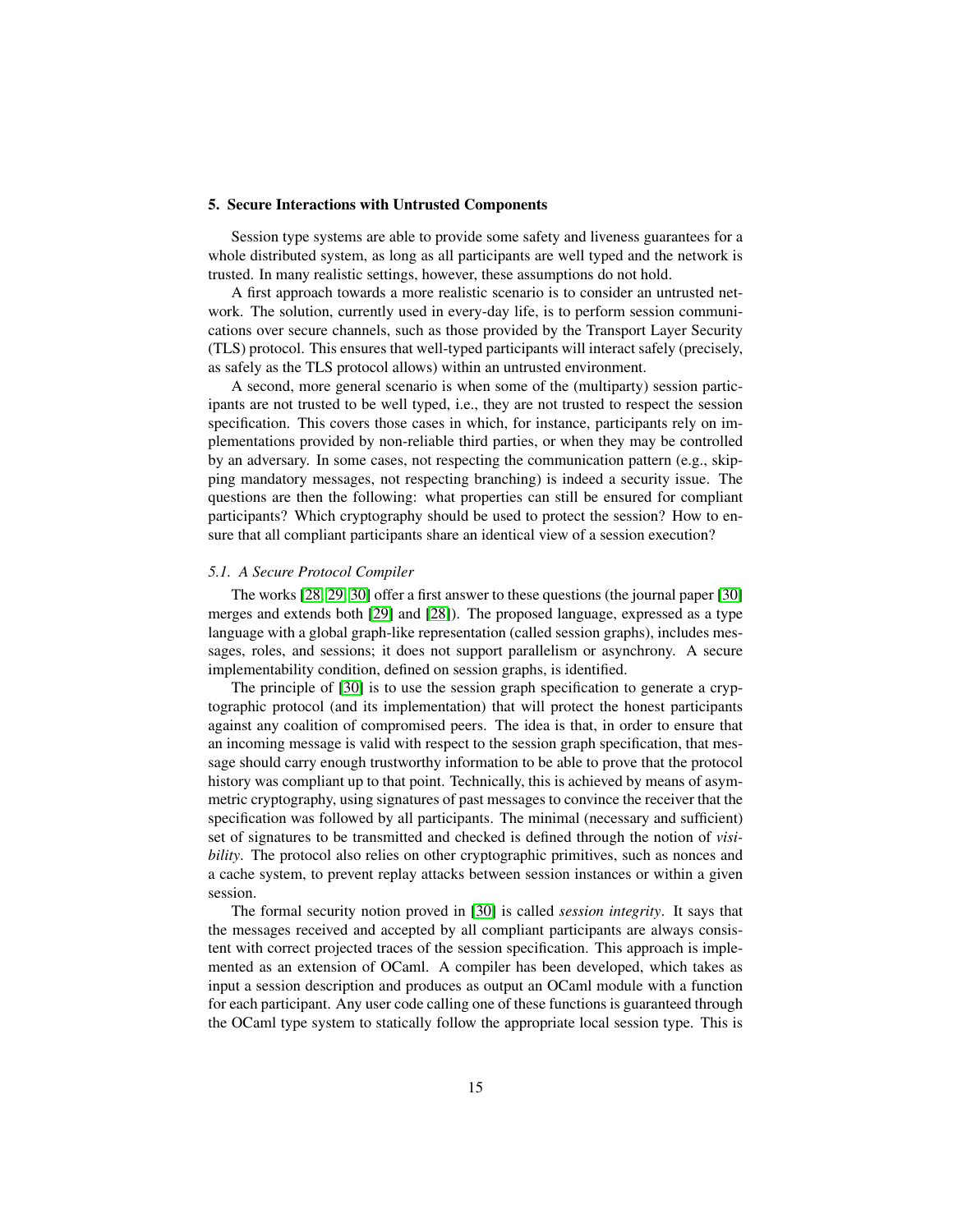achieved through a monadic programming style. The module's cryptographic implementation then guarantees that, even in the case of compromised peers, all the messages seen by uncompromised participants are consistent with the session specification. As a case study, the authors of [\[30\]](#page-27-10) implement and evaluate a conference management system with three roles: the program committee, an author, and a submission manager.

Two different extensions of the approach in [\[30\]](#page-27-10) are developed in [\[76\]](#page-30-13) and [\[14\]](#page-26-4). The work [\[76\]](#page-30-13) generalises [\[30\]](#page-27-10) with a more abstract setup and a greater session expressiveness. Rather than a graph representation, the authors of [\[76\]](#page-30-13) define session specifications with CCS-like processes, which represent the desired communication pattern. A history-tracking process calculus is used as the lower-level model of a secure implementation. The correctness of the history-tracking mechanism with respect to the CCS specification is proved using a trace-based semantics which adequately models an adversary that can control the network and remote peers. This captures and generalises the signature-based mechanism of [\[30\]](#page-27-10). The work [\[14\]](#page-26-4) improves [\[28,](#page-27-8) [30\]](#page-27-10) with simpler and more efficient cryptography (using a combination of asymmetric and symmetric cryptography), and extends the session description language with value annotations (i.e., constraints on payload). This extension allows one to model commitments and to protect the integrity of each payload. As in [\[28,](#page-27-8) [30\]](#page-27-10), a compiler implementation is realised, which relies on OCaml typing for local protocol conformance, and on a generated optimised cryptographic protocol implementation for session integrity.

#### *5.2. Contract-oriented Service Composition*

In the design of session-typed distributed applications according to a top-down approach [\[61\]](#page-29-8), a choreography describing the global interaction behaviour of the application is projected to a set of local types, which describe the contributions of individual participants in the application. Each participant is implemented by a concrete process: if all these implementations respect their local types, the overall application is guaranteed to enjoy some correctness property (e.g., the absence of deadlocks).

In an adversarial setting, however, one cannot assume that the implementation of an untrusted participant respects its local type; indeed, participants have full control of the code they run, and they can even change it at run time. Any static analysis that requires inspection of the code of each participant is then pointless: consequently, properties which are not enforceable by run-time monitoring (e.g., the absence of deadlocks) cannot be enforced at all in this adversarial setting.

To cope with this situation, a different design approach has been proposed where the composition of distributed components is performed in a bottom-up fashion. In this approach, participants first advertise their promised behaviour as *contracts* to some broker; the broker inspects such contracts, and creates sessions among participants whose contracts admit an *agreement*. For instance, contracts could be binary or multiparty session types, and agreement could be one of the compliance / compatibility relations defined over them [\[62\]](#page-29-5). Once these sessions are created, participants can perform the actions prescribed by their contracts (in the case where they are session types, this would result in performing the prescribed inputs and outputs). An execution monitor can then keep track of the state of each contract with respect to the participants' actions, which cannot depart from the actions expected by the advertised contracts;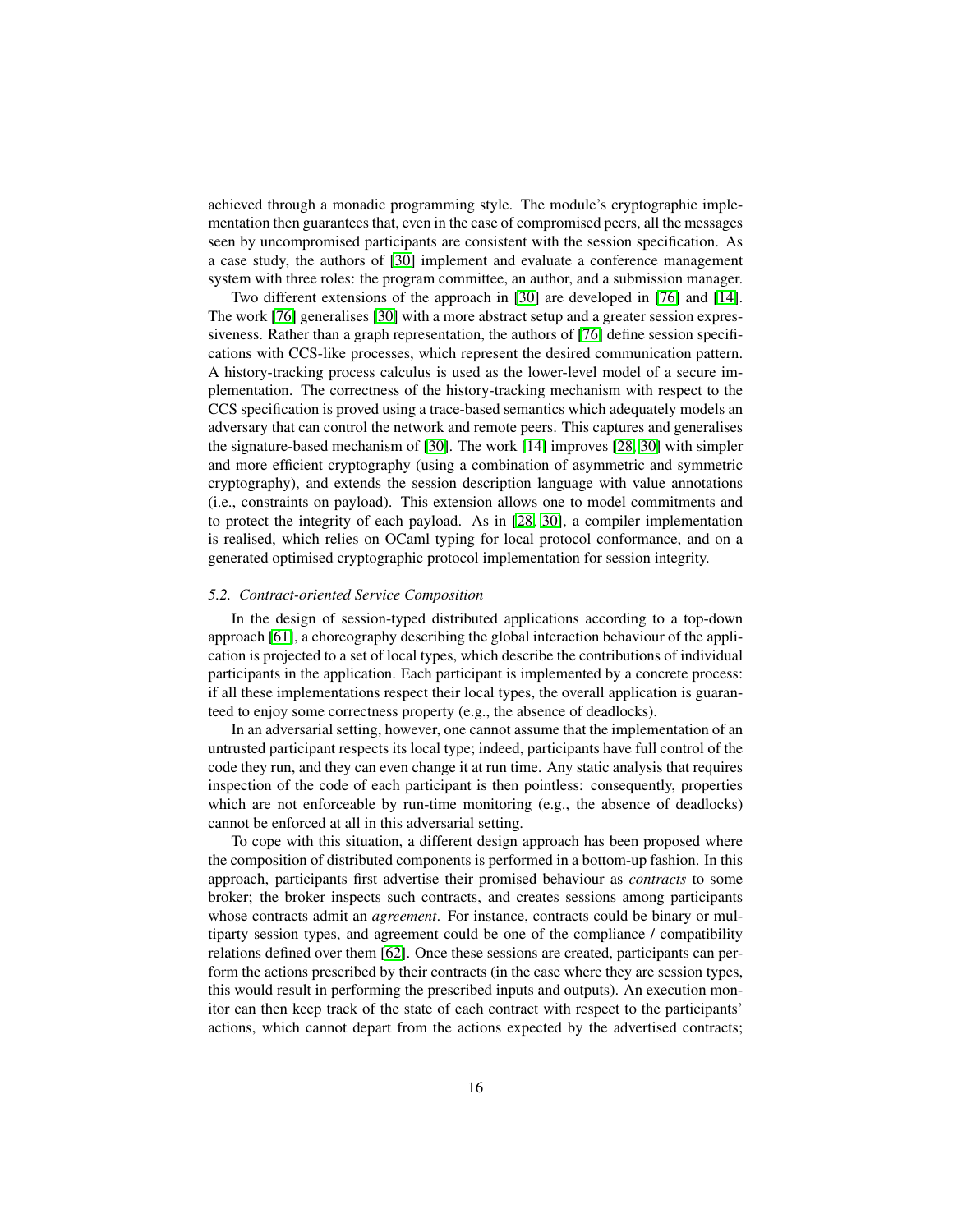furthermore, the monitor can establish who is *accountable* at each step, i.e., responsible for the next interaction. Systems developed under this design approach are called *contract-oriented systems* [\[11\]](#page-26-5).

While untrusted participants may cause deadlocks in both contract-oriented and top-down approaches, an advantage of the former is that one can use contracts to single out the participants which have breached the agreement, thus causing the deadlock. This can be associated with sanctions imposed to the culpable participants; these sanctions could range, e.g., from lowering the participants' reputation or imposing them a fine, to removing them altogether from the repository of available services.

#### *5.3. Honesty in Contract-oriented Systems*

Interacting with ill-typed or untrusted participants may have non-obvious consequences, especially in the case of applications whose implementations involve multiple interleaved sessions. For instance, consider a simple e-commerce scenario involving three participants: a seller A, a wholesaler B, and a client C that interact through binary sessions s (between A and B) and t (between A and C). Suppose that A is expected to receive a payment from C (in session t), then order an item to B (in session s), wait until the item is received (still in s), and finally ship the item to C (in t). If the wholesaler B receives the payment but never sends the item to A, then A becomes unable to ship the item to C. In turn, C may get stuck and be unable to advance in other sessions. Clearly, the problem may cascade to affect other sessions and participants.

A desirable goal for the designer of the seller would be to guarantee that A is never responsible for some stuck session: therefore, even if s is blocked by B, participant A will still behave according to his contract in t. This property — called *honesty* — is formally defined and investigated in the contract-oriented specification language  $CO<sub>2</sub>$  [\[12\]](#page-26-6). Honesty can be seen as multi-session well-typedness: if a participant is honest, his process implementation will behave according to his contracts in each session he establishes, even if other participants will not cooperate.

In general, a developer would aim at publishing only honest services that always respect contracts — even when the other participants are malicious: otherwise, the service infrastructure may eventually sanction him for contract breaches. Since honesty cannot be enforced by run-time monitoring (it is a sort of deadlock-freedom property), static analysis techniques for detecting honesty of processes are required. While honesty is not decidable in general [\[12\]](#page-26-6), it can be statically approximated: as usual, the approximation must stay "on the safe side", i.e., if it statically determines that a service is honest, then this is really the case; otherwise, it may be either the case that the service is honest or it is not. In the literature, analysis techniques for honesty have been proposed using both type systems [\[10\]](#page-26-7) and model checking [\[9\]](#page-26-8).

#### <span id="page-16-0"></span>*5.4. Protection Against Untrusted Brokers*

In contract-oriented applications, participants advertise their contracts to some broker, which establishes sessions among participants whose contracts admit an agreement. In such a scenario, the agreement property guarantees that — even in the presence of malicious participants — no interaction driven by the contracts will ever go wrong: in the worst case, if some participant does not reach his objectives, then some other (dishonest) participant will be culpable of a contract infringement.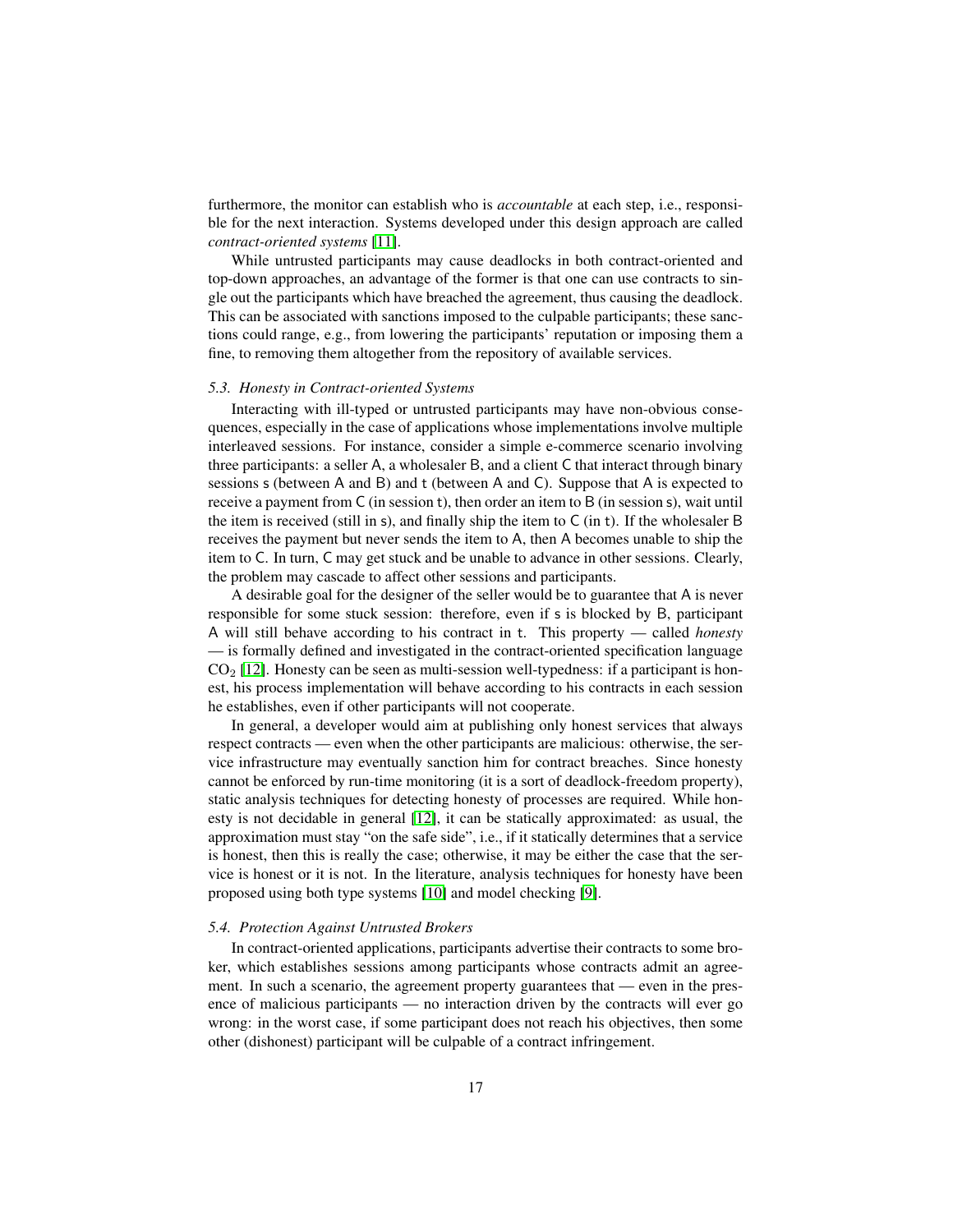In the above workflow, it is often assumed that brokers are trusted, in that they never establish a session in the absence of an agreement. In more byzantine scenarios, it may happen that a fraudulent broker creates a session where participants interact in the absence of an agreement. In this way, the broker may allow an accomplice to swindle an unaware participant. Note that the accomplice may perform his scam while adhering to his contract, and so he cannot be blamed for violations. A crucial problem is how to devise contracts which protect participants from malicious brokers. In contexts where brokers are malicious, contracts should still allow participants to reach their goals when the other participants are cooperative. At the same time, contracts should prevent participants from performing imprudent actions which could be exploited by malicious participants.

This problem has been addressed in [\[7,](#page-26-9) [8\]](#page-26-10) in a game-theoretic setting, where session interactions are interpreted as games over *event structures* (ESs [\[94\]](#page-31-8)), and participants are the players of these games. In this setting, a participant wins in a *play* (a trace of the ES) when he reaches success, or some other participants can be blamed for a violation. The idea is that the infrastructure will eventually inflict sanctions to the participants who have violated their contracts, as in [\[69\]](#page-30-14).

Two key notions in this model are those of *agreement* and *protection*. Agreement is a property of contracts which guarantees that each honest participant may reach success whenever the other participants cooperate. Moreover, if an honest participant does not reach success, then some other participant can be blamed. A contract *protects* its participant if, whenever composed with any other contract (possibly that of an adversary), the contract admits at least one *non-losing strategy*, i.e., a strategy that guarantees that the participant will never end up in a failure state.

The notion of agreement in the game-based model is related in [\[7\]](#page-26-9) to the progressbased notion of compliance in session types [\[5\]](#page-26-11). More precisely, two session types are compliant if and only if, in their interpretation as ESs, *all* (innocent) strategies are winning. Hence, compliance implies agreement, while the converse does not hold. This is illustrated by the following example, using the syntax of Section [2.](#page-3-0) Consider the following session types (where labels are to be viewed as branching labels):

 $T_1 = !$ A.!c.end  $\oplus$  !B.end and  $T_2 = ?$ A.end + ?B.end.

where  $T_1$  is advertised by Player 1, and  $T_2$  by Player 2. We have that Player 2 agrees with the composition of  $T_1$  and  $T_2$ . Indeed, the only innocent strategy for Player 2 is the one which prescribes him to:

- do ?A after  $T_1$  has performed !A;
- do ? $B$  after  $T_1$  has performed ! $B$ .

This strategy is winning, because it leads Player 2 to the success state end in both cases (unless Player 1 violates T1). Similarly, Player 1 *agrees* with the composition of  $T_1$  and  $T_2$ : his winning strategy is just to choose the branch !B. However, the session types  $T_1$  and  $T_2$  are *not* compliant according to [\[5\]](#page-26-11). Indeed, if  $T_1$  takes the internal choice !A, then a deadlock state is reached.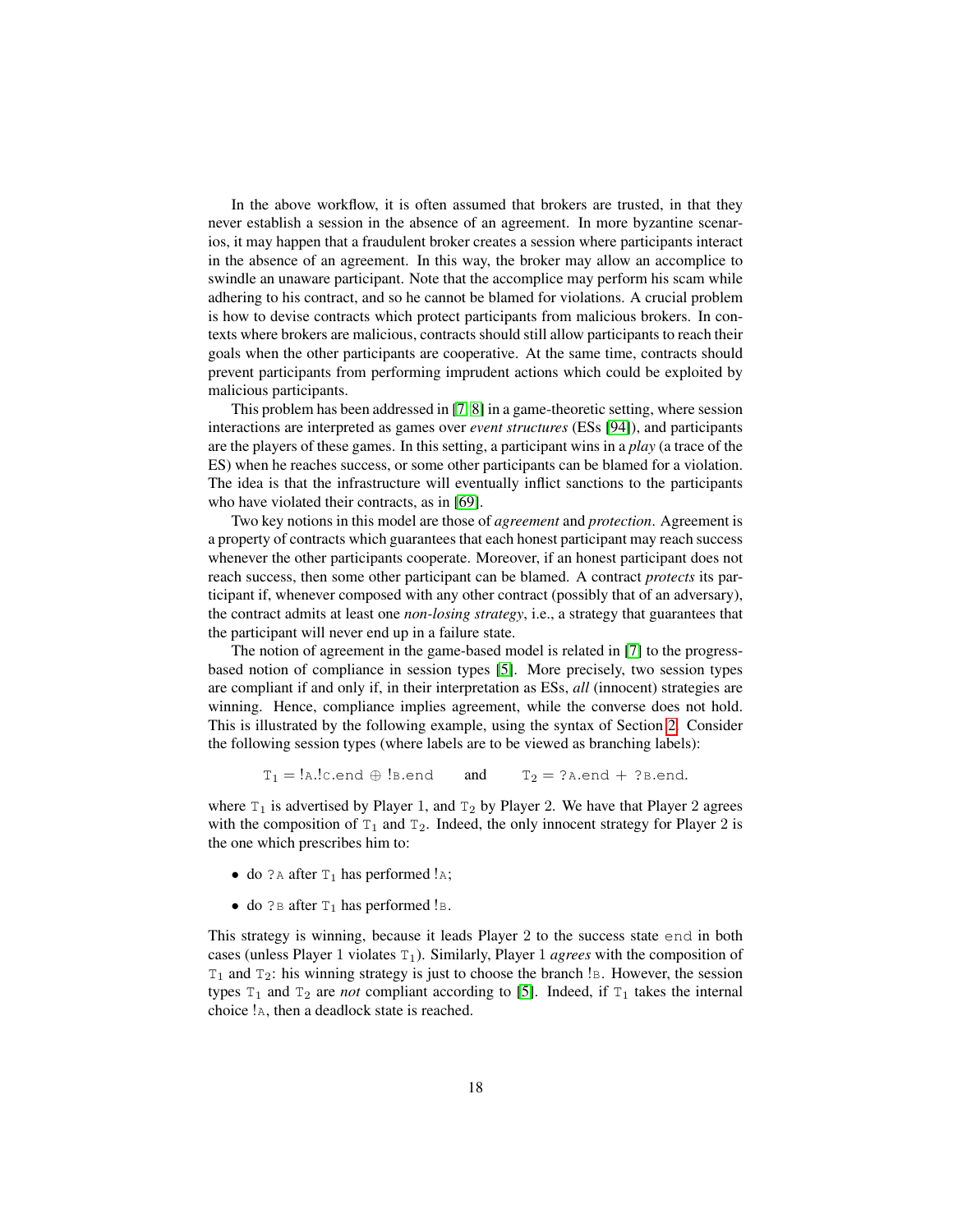If brokers are dishonest, then they may establish sessions even in the absence of an agreement. For instance, assume Player 3 advertises the session type:

$$
T_3 = !
$$
PAY.  
?RECEIVE.end  $\oplus$  !**ABORT**.end

A dishonest broker could make Player 3 interact with another player with session type:

$$
\mathtt{T}_4 = \texttt{?PAY.end}
$$

Note that Player 3 does *not* agree with the composition of  $T_3$  and  $T_4$ , because if his strategy chooses !P A Y, then he will lose if the other player does not perform !RECEIVE (as in  $T_4$ ), while if it chooses ! $A B O R T$ , then he will reach a *tie* state (i.e., neither success nor failure). However, Player 3 can protect himself against such dishonest brokers: a strategy that protects him would be the one which only chooses !ABORT (intuitively, doing  $\lg$  P A Y leads Player 3 to lose if the other player never does  $\lg$  RECEIVE, while doing !A B O R T leads Player 3 to a tie state independently of the contract and of the strategy of the other player).

While, in general, it is not always possible to guarantee that a set of contracts admit both agreement and protection (as proved in [\[7\]](#page-26-9)), it is possible to reconcile these two notions by relaxing the classical notion of causality, i.e., by assuming that some events can occur in the absence of a causal justification in the *past*, provided they have a justification in the *future* [\[8\]](#page-26-10).

#### <span id="page-18-0"></span>6. Emerging Directions

While highly expressive fully static type systems can be constructed and proved sound, not many of them have had an impact on computing practice. One reason for this unfortunate under-use is that most software is not written from scratch, but rather by building on top of existing components or by modifying them. Clearly, program modifications must be written in the "legacy language" of the existing code. Extensions may be connected to the legacy components by foreign function interfaces or by wrapping the legacy code in web services and connecting to them via communication channels. In these cases, the new code can be subject to an expressive type discipline that enforces structural constraints, but the existing code is used as is, because it would be too expensive to rewrite existing production code.

This situation is aggravated in the security setting because security policies are often stated after the fact, when significant parts of a system have already been implemented, and they are likely to change in reaction to newly discovered threats and exploits, or to adhere to new requirements or contextual conditions.

While legacy code maintenance will always be an issue and integration is of utmost concern, a more recent trend focuses on anticipating how a system can react to changes in its external environment or requirements. Since types may provide specifications of correct behaviour, adaptation at run time may be guided by type information.

In the remainder of this section we describe some dynamic typing analysis approaches that cope with partial (static) type information and type-driven adaptation. We also briefly mention a connection between techniques for ensuring access control and behavioural typing, in particular considering the importance of*roles*in communicationcentred systems.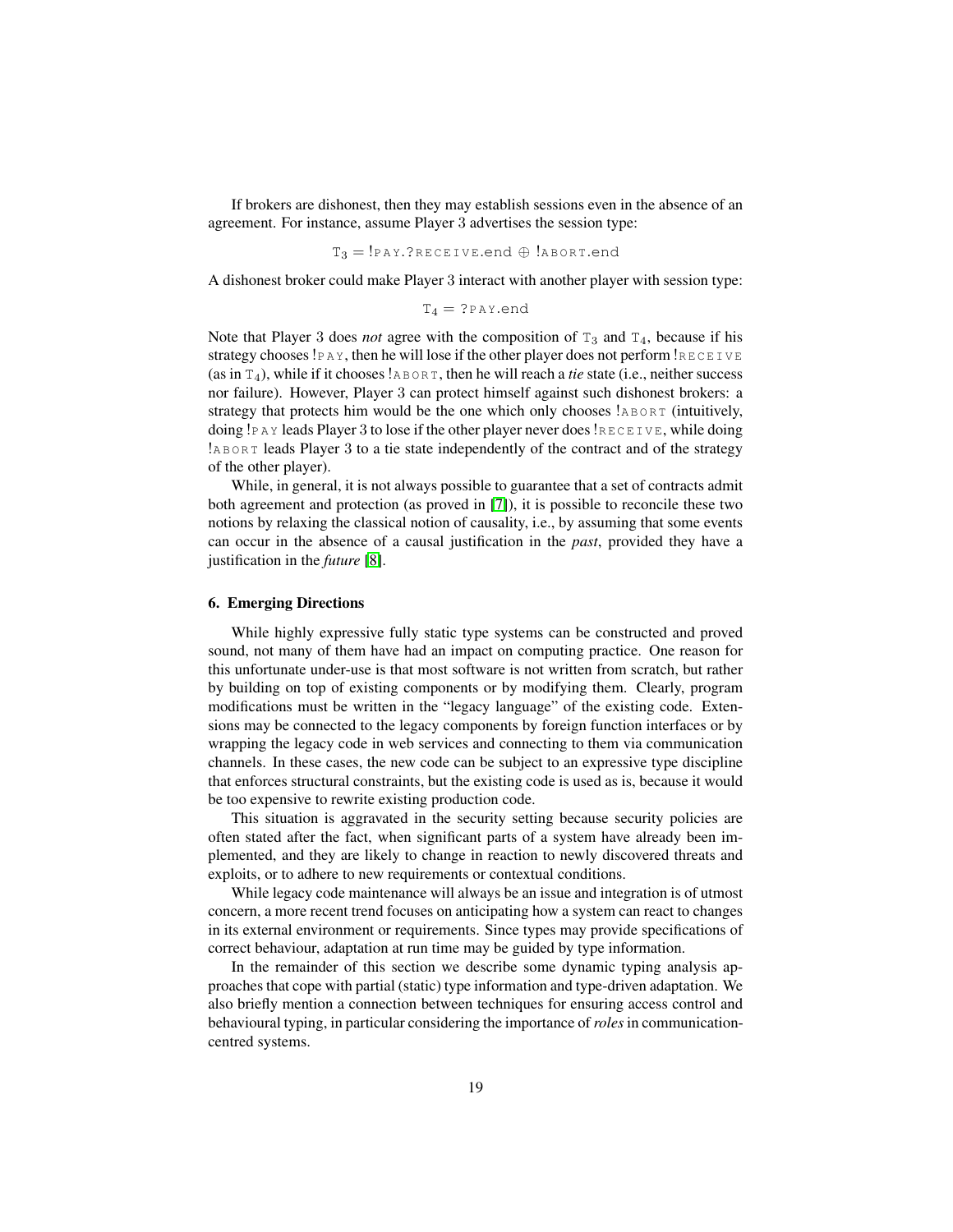## <span id="page-19-0"></span>*6.1. Gradual Typing and Security*

One approach to introduce behavioural types into existing systems is to do it gradually, on a per-module basis, so that typed and less typed program parts must interoperate. Gradual typing [\[82,](#page-31-9) [83\]](#page-31-10) addresses exactly this interoperation. Gradual type systems have been developed from dynamic type systems [\[1,](#page-25-1) [54\]](#page-29-13). They provide a type Dynamic with operations to *inject* a value of arbitrary type into Dynamic as well as operations to *project* a dynamic value to an arbitrary type. While an injection always succeeds, a projection may fail and throw an exception if the statically expected type does not agree with the run-time type of the dynamic value. For example, the injection for type int maps 1 of type int to the pair  $\langle$  int, 1), which represents the dynamic value. The corresponding projection checks the type in the first component against the expected type. It returns the second component if the types match and throws an exception, otherwise. These operations can enhance a conventionally typed language [\[1\]](#page-25-1) or they can form the basis for optimising a dynamically typed language [\[54\]](#page-29-13).

Gradual typing is also applicable in a security context [\[38\]](#page-28-7). The pure  $\lambda$ -calculus setting of the first approach has later been extended to an ML core language. This extension employs a very liberal treatment of memory references that are shared between statically and dynamically typed fragments [\[41\]](#page-28-8).

Most security type systems that control information flow and track data integrity assume an underlying program that is well typed according to some standard type system [\[93\]](#page-31-0). Security labels added as decorations of the standard types indicate the influence of various peers on the typed value. These labels are mostly drawn from a lattice of confidentiality or integrity levels, as already discussed.

For simplicity, existing work on gradual security typing [\[38,](#page-28-7) [41\]](#page-28-8) assumes an underlying typed program and restricts the gradual aspect of the system to the security labels. Gradual security typing guarantees termination insensitive noninterference [\[50\]](#page-29-9). The statically security-typed parts observe this property by means of the type system, whereas the dynamically security-typed parts observe the property with a monitor that enforces the no-sensitive-upgrade policy on run-time security labels.

Consider the example of a function  $f(s, x)$  that manages information flow with a low-security boolean argument s that indicates the security level of  $x$ , which comes with a dynamic security level. A gradual security system would annotate the function as follows.

```
f(low s, dyn x) {
 if(!s)
   publicb_low(x : dyn => low);}
```
The function publish low takes a low-security argument and writes it to a public channel. The function  $f$  passes x to it after applying the coercion from  $\text{dyn}$  to  $\text{low}$ security. This coercion fails if  $\sigma$  does not indicate the security level of  $\alpha$  correctly.

In the best case, a coercion from static to dynamic adds run-time labels whereas a coercion from dynamic to static removes them. While such a design is possible in the presence of memory references, it restricts the use of references that are shared between statically and dynamically typed parts of a program. For that reason, the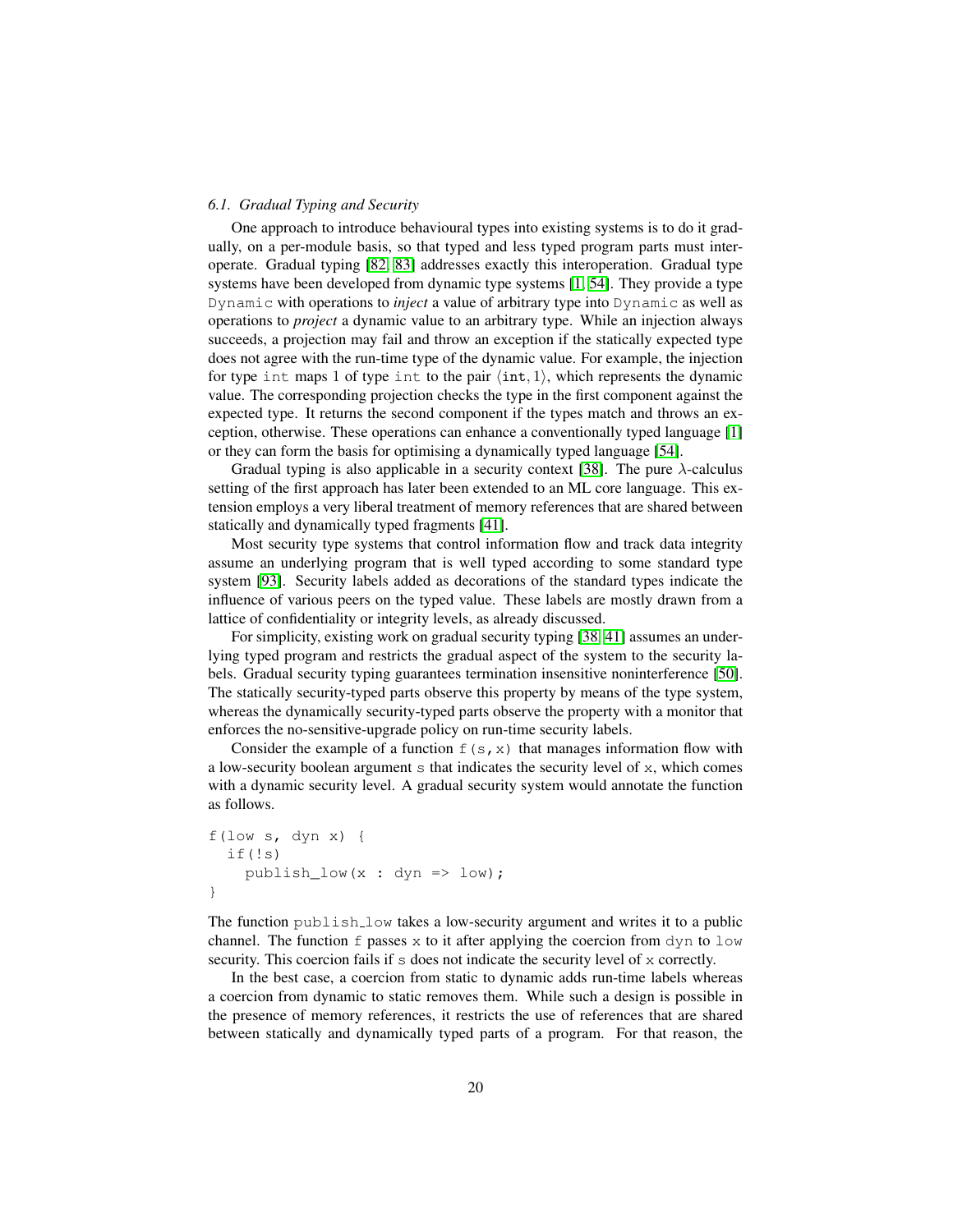language proposed in [\[41\]](#page-28-8) requires some dynamic checks even in the statically typed parts of a program.

Subsequent work on gradual annotated types [\[42\]](#page-28-9) indicates that the execution model for gradual security with references can be improved to the point that statically typed parts need no dynamic checks. Ongoing work considers the formalisation and implementation of a system improved along these lines in the context of a Java-like language.

Up to this point, the developments support legacy code (which is assumed to be typed, but not with a security type system) embedded in new code, developed with the help of a suitable security type system. The gradual approach places security coercions at the borders of the legacy code, potentially adding run-time labels to all values, and monitors its execution. In contrast, new code would run without labels at full speed because its security properties are guaranteed by the static type system.

## <span id="page-20-0"></span>*6.2. Gradual Security Typing and Sessions*

Addressing the connection of legacy code with new code via communication channels is the point where session types or other behavioural types enter the scene. The first behavioural type system that was extended with gradual features was the typestate system of the concurrent object-oriented language Plaid [\[85,](#page-31-11) [95\]](#page-31-12). A typestate system keeps track of the current state of an object statically. An example is the typestate of a file object that reflects whether the file is open or closed in its type. As the typestate changes when operations are applied to the file, it must be linear or affine, just like the channel type in a session type system. Here is a very simple file API with typestate:

> $open: filename \rightarrow file[OPEN]$  $readInt : file[OPEN] \rightarrow int$  $close: file[OPEN \leadsto CLOSED] \rightarrow unit$

The notation OPEN  $\sim$  CLOSED indicates that a file in state OPEN is expected and that it evolves to state CLOSED on executing the function.

The coercion of a value with typestate into the dynamic type reifies its current typestate in a run-time value. Operations on the dynamic type step through an automaton that executes the same transitions as the static typestate computation, similar to communicating automata [\[32\]](#page-28-10). The authors of the gradual typestate work suggest to use the dynamic type during program development because their static typestate system requires program annotations to manage situations where there is more than one memory reference to the same object (i.e., aliasing).

The work on gradual types for Plaid cannot be transferred readily to session types. The obstacle lies in dealing with the linearity of the channel types, where Plaid resorts to (sophisticated) alias management. Fortunately, it has been shown that linearity and gradual typing are largely orthogonal and that many important results from standard gradual typing carry over to a setting with linear types [\[40\]](#page-28-11). For affine types, it is possible to gradualise the affine property [\[90\]](#page-31-13). It is unlikely that a similar gradualisation can be achieved for linear types.

One important result in gradual typing is the blame theorem [\[88\]](#page-31-14). It strengthens the progress property of a type system by making precise that failing coercions can always be attributed to the less precisely typed side of the coercion. In this context,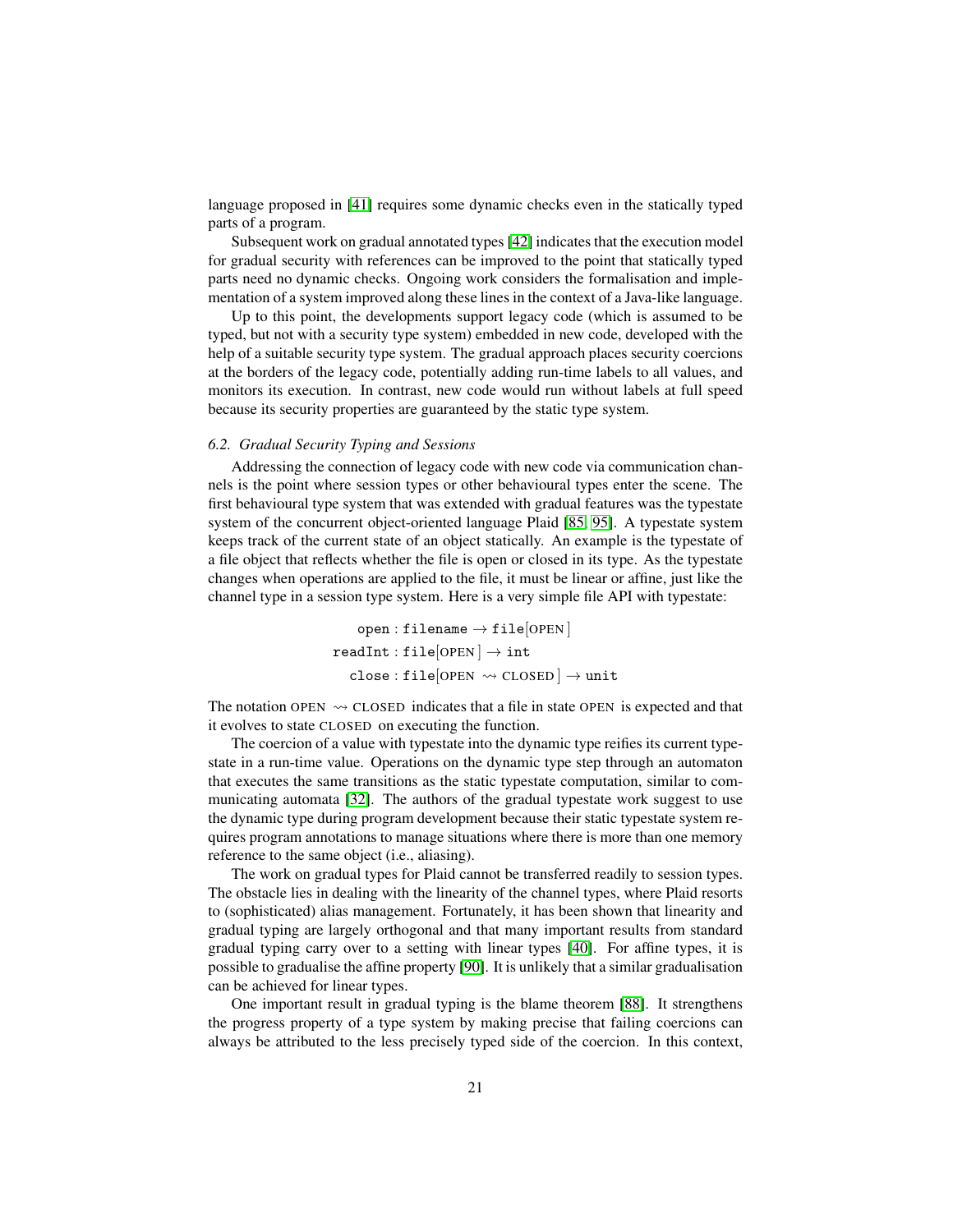progress means that a well-typed term is either a value, or it can perform an evaluation step, or it fails at a cast to a more precise type. The blame theorem clearly locates the demarcation between statically proved and dynamically checked code at a particular kind of coercions that coerce from static to dynamic.

Given these preliminaries, we are now in a position to actually build a system with gradual session types that also supports verifying security properties. It is expected that any of the existing static session systems with security awareness (e.g., [\[22,](#page-27-5) [23,](#page-27-6) [24\]](#page-27-11)) can form the basis of a gradual system, as in the setting without sessions. First steps towards integrating gradual typing with session types have been taken [\[87\]](#page-31-15).

#### <span id="page-21-0"></span>*6.3. Run-time Adaptation*

As (communication-centred) software systems rely on highly dynamic infrastructures, such as those built on cloud-based platforms, the ability of adapting to varying requirements and external conditions becomes crucial to ensure uninterrupted, correct system behaviour. There is a bidirectional relation between run-time adaptation and security requirements:

- (a) On the one hand, it is plausible to react to security threats by executing an adaptation routine that, e.g., replaces/updates the affected component;
- (b) On the other hand, one would like adaptation mechanisms which address general functional requirements but also preserve established security policies. We would like to avoid, e.g., mechanisms that update faulty components with correct but insecure patches.

In the light of this interplay between security and run-time adaptation, a comprehensive approach that exploits their relationships appears natural. This is the main motivation of the paper [\[25\]](#page-27-12), which integrates security guarantees (access control and secure information flow) with self-adaptation in a process framework of multiparty structured communications, exploring the above relation (a). More precisely, behavioural types with security levels are used to monitor reading and writing violations, corresponding to access control violation and information leaks, respectively. Behavioural types define security policies by stipulating read and write permissions, represented by security *levels*. While a read permission is an upper bound for the level of incoming messages, a write permission is a lower bound for the level of outgoing messages. Accordingly, a reading or writing violation occurs when a participant attempts to read or write a message whose level is not allowed by the corresponding read or write permission. An associated operational semantics is instrumented so as to trigger adaptation mechanisms in case of violations, but also to prevent the violations from occurring and propagating their effect in the choreography.

The framework of [\[25\]](#page-27-12) consists of a language for processes and networks, global types, and run-time monitors. Run-time monitors are obtained as projections from global types onto individual participants. This way, behavioural types provide a clear description for enforcing dynamic monitoring of participants. Processes represent code that will be coupled with monitors to implement participants. A network is a collection of monitored processes which realise a choreography as described by the global type.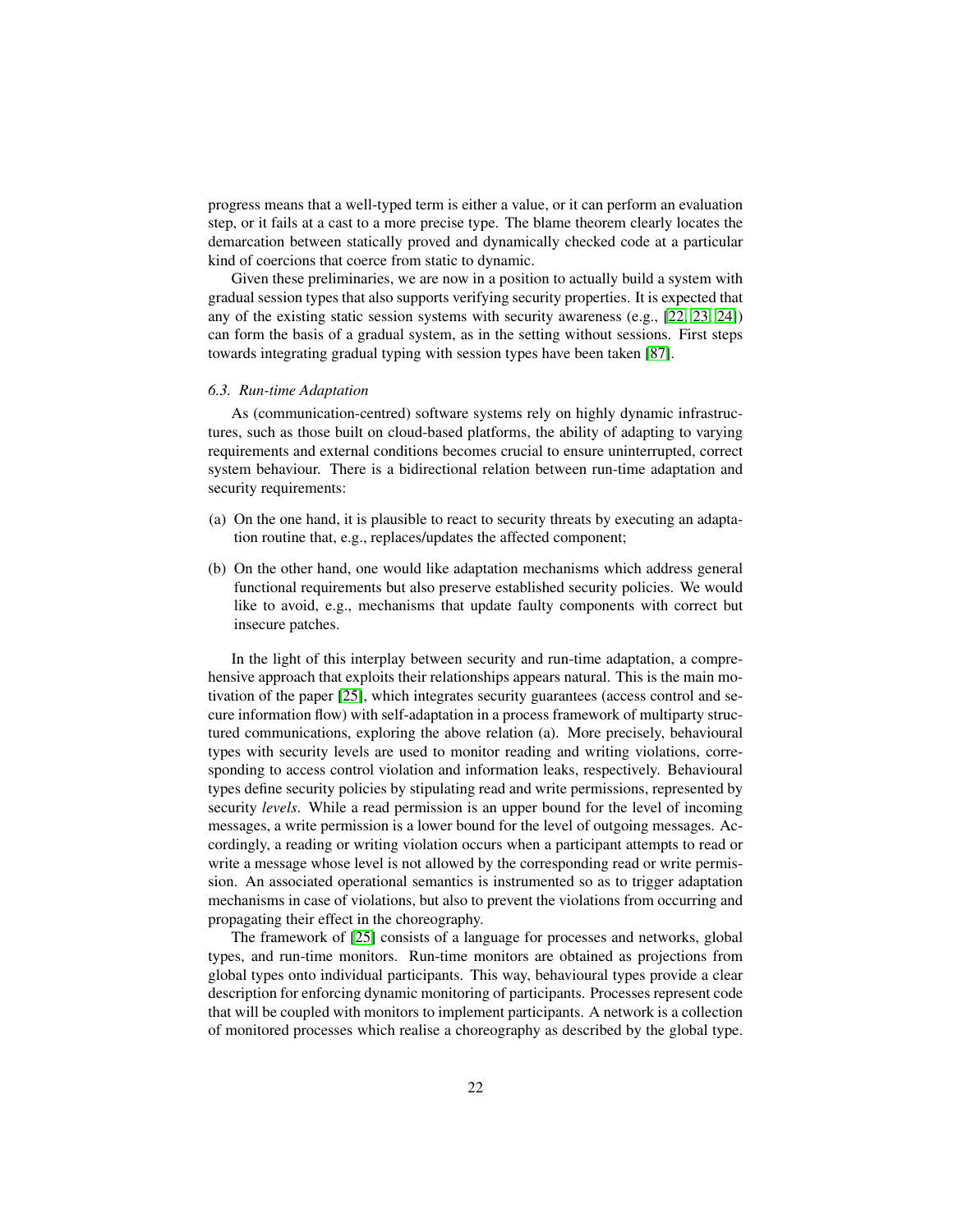The semantics of networks includes both *local* and *global* adaptation mechanisms; their goal is to handle minor and serious violations, respectively.

Informally, the local adaptation mechanism "ignores" unauthorized actions and modifies a monitored process at run time; it relies on a *collection* of typed processes, which contains all processes which may be used in reconfiguration steps. In case of a read violation, the local adaptation mechanism modifies the behaviour of the monitor so as to omit the disallowed read, and then injects a process from the collection that is compliant with the new monitor. In case of a write violation, the local adaptation mechanism penalises the sender by decreasing the read level of his monitor and replacing the implementation for the receiver. Here again the new implementation is extracted from the collection of typed processes. Therefore, adaptation is local insofar as reconfiguration steps concern only one monitored process.

The global mechanism for adaptation relies on distinguished low-level values called *nonces*. When an attempt to leak a value is detected, a freshly generated nonce is passed instead. This mechanism has two goals: first, to avoid improperly communicating the protected value; second, to allow the whole system to make progress, for the benefit of the participants not involved in the violation. At any point, the semantics may trigger a reconfiguration routine that replaces the portion of the choreography involving the participants that may propagate a nonce. Thus, in the global adaptation mechanism, a part of the choreography is isolated and replaced, preserving the correctness of the whole system. Notice that the function which returns a new choreography given a choreography with nonces is left unspecified in [\[25\]](#page-27-12); this function is intended as a parameter of the operational semantics.

To illustrate the kind of scenarios that the framework in [\[25\]](#page-27-12) aims to target (but also the intuition underlying minor and serious violations), consider a choreography involving a user, his bank, a store, and a social network. Exchanges occur on top of a browser, which relies on plug-ins to integrate information from different services. Agreed exchanges between the user, the bank, and the store may in some cases lead to a (public) message announcement in the social network. One would like to ensure that the buying protocol works as expected, but also to avoid that sensitive information, exchanged in certain parts of the protocol, is leaked. Such an undesired behaviour should be corrected as soon as possible. In fact, one would like to stop relying on the (unreliable) participant in ongoing/future instances of the protocol. Depending on how serious the violation is, however, one may also like to react in different ways.

- If the leak is minor (e.g., because the user interacted incorrectly with the browser), one may then simply identify the source of the leak and postpone the reaction to a later stage, enabling unrelated participants in the choreography to proceed with their exchanges.
- Otherwise, if the leak is serious, one may then wish to adapt the choreography as soon as possible, removing the plug-in and modifying the behaviour of the involved participants. This form of reconfiguration, however, should only concern the participants involved with the insecure plug-in; participants not directly affected by the leak should not be unnecessarily restarted. In this simple example, since the unintended social announcement concerns only the user, the store and the social network, updates should not affect the behaviour of the bank.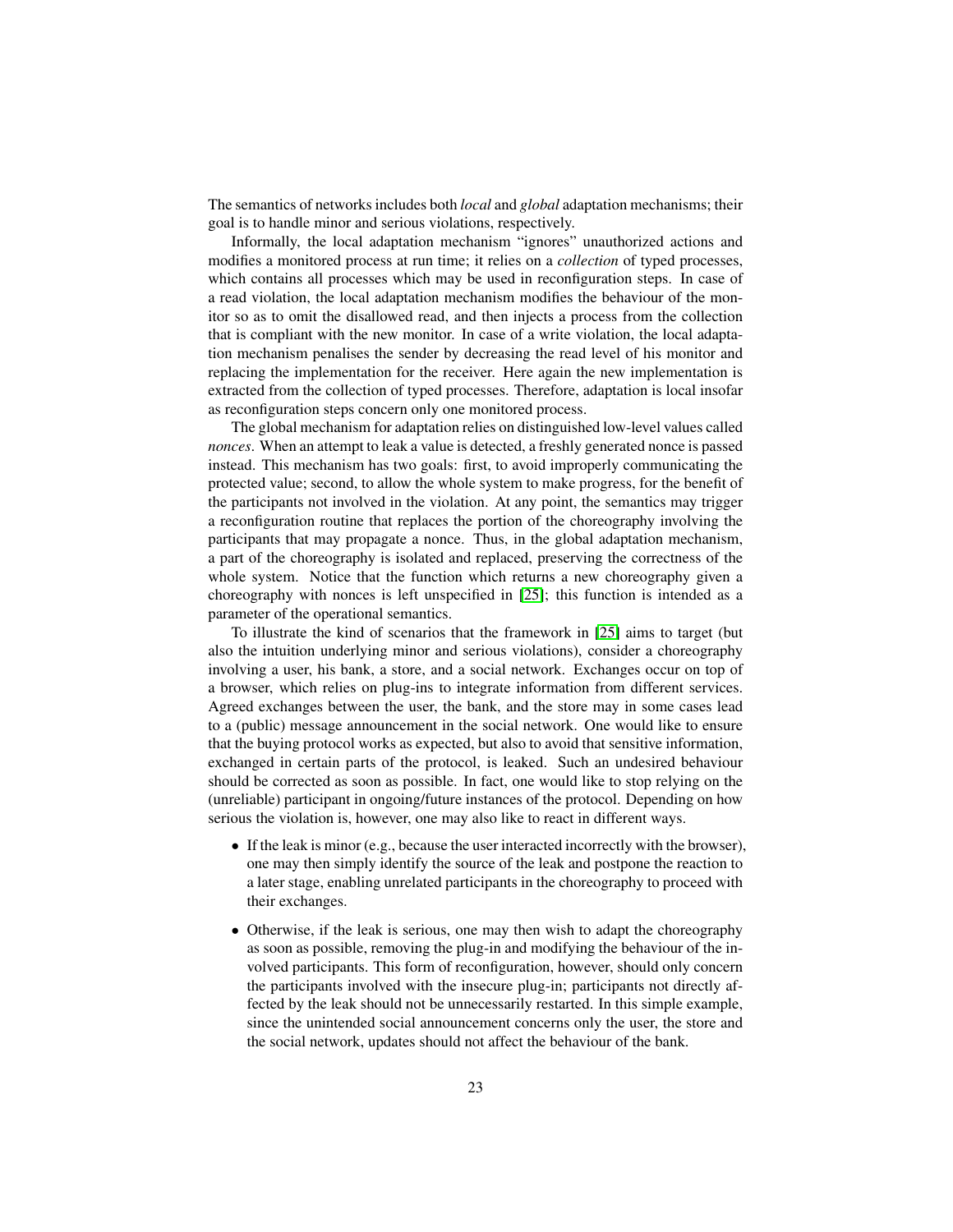Notice that, for simplicity, the framework in [\[25\]](#page-27-12) non-deterministically selects between local and global mechanisms. This aspect can be refined, considering that the actual meaning of minor and serious violations often depends on the applications at hand. Finally, in the light of the bidirectional relation between adaptation and security mentioned above, it is clear that the framework in [\[25\]](#page-27-12) follows direction (a) (i.e., it is a form of security-driven adaptation); addressing direction (b) (i.e., forms of correctnessdriven adaptation that preserve security policies) is an interesting topic for future work.

#### <span id="page-23-0"></span>*6.4. Role-based Access Control*

In an open distributed network, it is extremely important to provide security and protect privacy during transfer and management of data. In a series of papers [\[35,](#page-28-12) [36,](#page-28-13) [37,](#page-28-14) [47,](#page-28-15) [63\]](#page-29-14), behavioural types for distributed systems containing semi-structured XML data are investigated. These works introduce type-based verification techniques using the model presented in [\[44\]](#page-28-16) (where the focus is on the model, including its behavioural theory): a network of peers is a parallel composition of locations, where each location consists of a data tree and a process. Locations are enriched by security policies prescribing how the access permissions of roles can be modified. Processes have roles and edges in data trees are associated with roles, representing permissions (to access edges) assigned to roles. Well-typed systems respect prescribed security policies and role-based access control.

The issues addressed by the above mentioned works, namely role-based access control [\[35\]](#page-28-12), are also a main concern when focussing on communication-centred systems, since the notion of role may also be involved, in particular in the context of security protocols. More recently, roles have also gained a behavioural connotation, as communicating parties may impersonate different roles throughout their execution and roles may actually be carried out by several parties, in particular when *delegation* is involved. Delegation is a challenging feature from a security perspective since it involves yielding access of a (potentially secure) medium to third parties. In [\[48\]](#page-29-15) a first step in characterising the delegation of *authorisations* to impersonate roles is taken, building on the type-based verification techniques introduced in the approaches mentioned above, in particular [\[35\]](#page-28-12), and on the behavioural type system given in [\[3\]](#page-26-12). Resources are structured, in some sense, in a way which is similar to that imposed by behavioural types. Thus, access control for structured resources paves the way to access control for *communication* resources in a structured protocol of interaction.

## <span id="page-23-1"></span>7. Conclusions

Security and trustworthiness are essential properties for software systems. In the context of distributed applications, the challenge of enforcing these properties is tied to the consistency of structured conversations among parties. In fact, since exchanges of (sensitive) data in such applications often follow predefined communication sequences, security properties go hand in hand with safety and liveness properties associated to correct protocols, such as conformance/compliance, resource usage, and deadlock-freedom/progress. As a consequence, the integration of techniques for describing and enforcing both kinds of properties is indispensable in many settings. This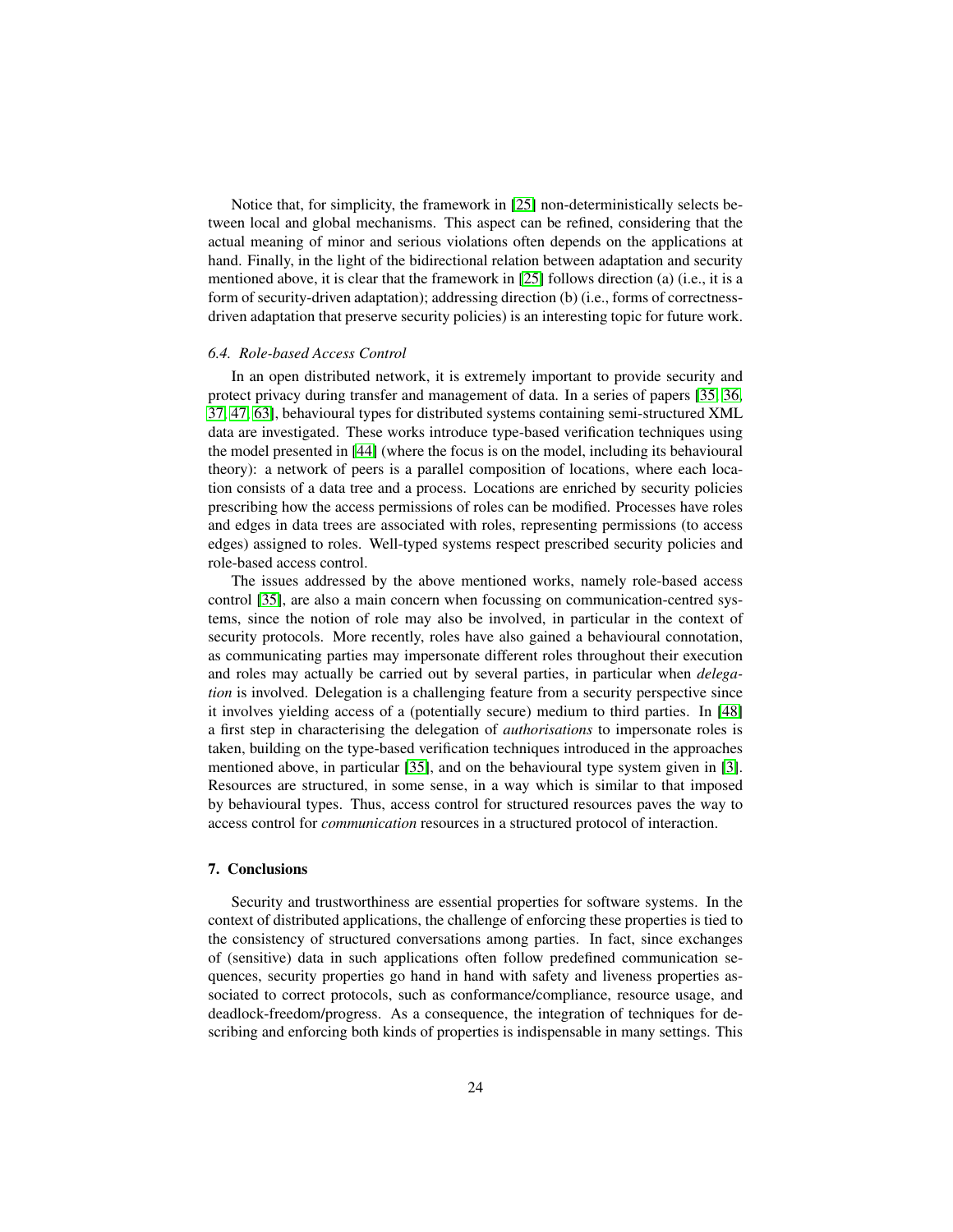|            | <b>Static</b> |           |                     | Dynamic     |             |
|------------|---------------|-----------|---------------------|-------------|-------------|
|            | Enhanced BTs  | Contracts | <b>Extended DTs</b> | Gradual     | Adaptive    |
| AC         | Section 3.1   |           | Section 3.1         |             |             |
|            | Section 6.4   |           |                     |             |             |
| <b>SIF</b> | Section 3.2   |           |                     | Section 6.1 |             |
| Integrity  | Section 3.3   |           |                     |             |             |
|            | Section 4     | Section 5 | Section 4           |             | Section 6.3 |
|            | Section 5.1   |           |                     |             |             |
| Safety     | Section 3.1   |           |                     |             |             |
|            | Section 3.2   |           |                     | Section 6.2 |             |
|            | Section 3.3   |           |                     |             |             |

<span id="page-24-0"></span>Table 1: Summary of proposals.

paper presents an overview of efforts to achieve this integration in a rigorous way, building upon calculi and models for communicating processes. We focus on work based on *behavioural types*, which extend the well-established concept of data types to describe complex communication structures.

Our review illustrates how the integration of security concerns into approaches based on behavioural types leads to a rich landscape of models and techniques, with both foundational and practical significance.

On the foundational side, the overview starts with extended models of sessionbased communication, which cover a wide variety of security-related concerns, including access control, secure information flow, and data integrity. A fruitful research strand concerns logic-based approaches to behavioural types. Approaches based on linear logic lead to clean, extensible typed models in which notions of resource-awareness and trustworthy communication have principled justifications. In particular, aspects such as proof-carrying code and digital certificates can be integrated in a session-typed setting by building upon appropriate (linear) logical grounds. From a more practical perspective, we examine ways to reconcile the usual assumptions of typed models with the actual requirements of distributed communications over open networks. These efforts concern the development of compilers of protocols with cryptographic information, but also models of honest, contract-based communication (in which service agreements are handled bottom-up by a broker), and theories of protection for contracts, which aim at ensuring honest participants and trusted brokers. We also discuss models of gradual typing, in which the combination of static and dynamic types turns out to be useful to integrate parts of the system not amenable to static typing (such as legacy code) and to account for dynamic security policies. Behavioural types can be used to monitor system execution in case of security violations, and to guide adaptations which prevent such violations to occur.

Table [1](#page-24-0) summarises the proposals described in this paper, organised in two dimensions. The first dimension, organised in columns, concerns the kind of approach considered: Enhancements of BTs (Enhanced BTs), Contracts, Extended Datatypes (Extended DTs), Gradual and Adaptive Types. The second dimension, represented by rows, concerns the targeted security properties: Access Control (AC), Secure Informa-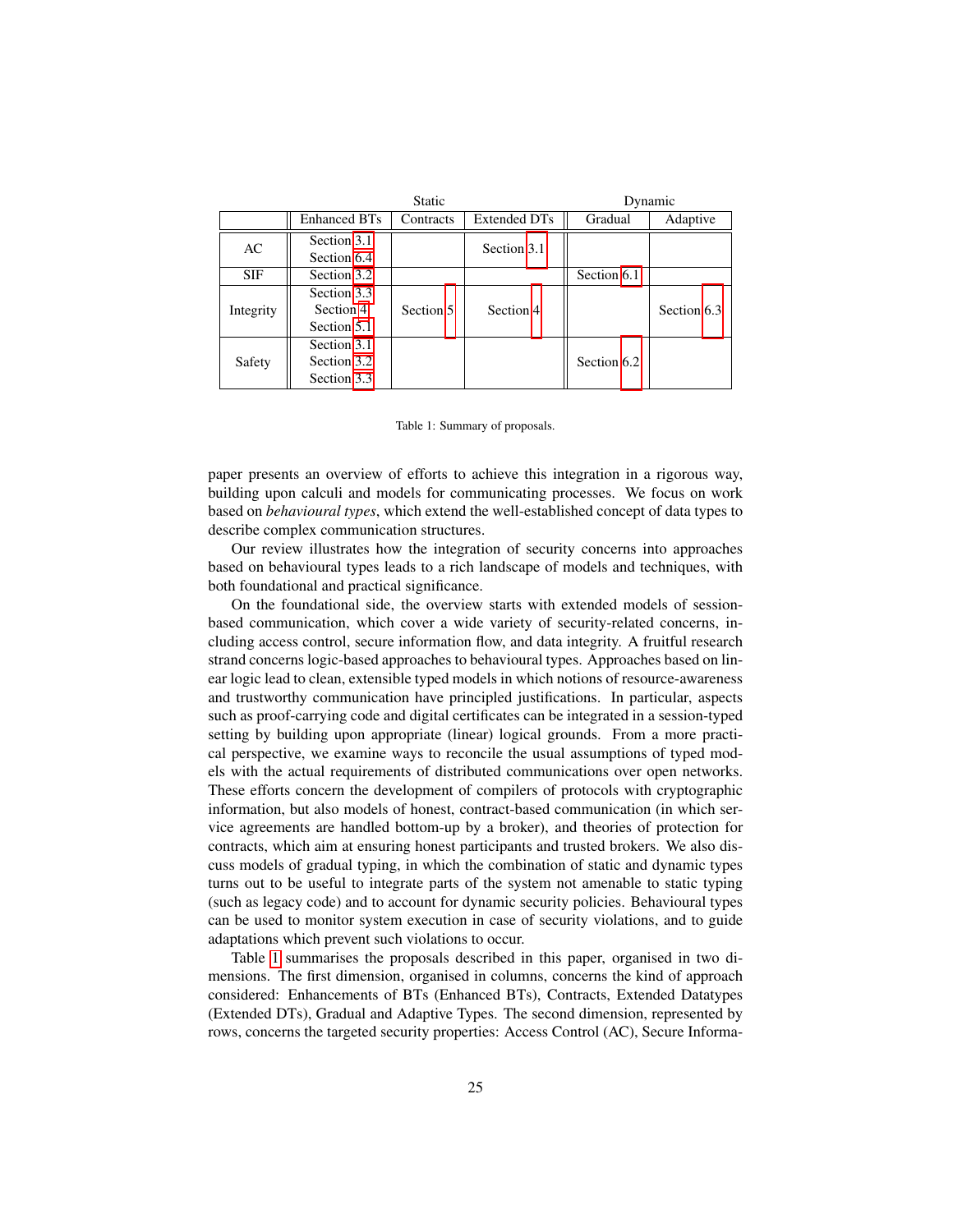tion Flow (SIF), Integrity, and Safety. It is immediate to see that enhancing behavioural types (and the model/framework in which they are considered) is the most common approach to address security properties. On a somewhat orthogonal perspective, we may also observe that several approaches address integrity concerns so as to transport security properties into untrusted environments.

In our view, strengthening security guarantees via enhanced type disciplines and the transfer of such guarantees to less controlled (more realistic) environments constitute two important axes along which forthcoming research in behavioural types for security should proceed. In particular, we believe that the consolidation of techniques that relate specifications to implementations is a crucial building block for more reliable and secure applications. A considerable body of work has been carried out in the last years on ensuring "safe" protocols by focusing on protocol specifications, since implementations are too low-level to support reasoning on protocol properties. By ensuring that implementations conform to specifications in a rigorous way, the properties established for the specification may carry over to actual implementations.

For the sort of complex security properties that we have discussed in this document, we believe that lifting the analysis to the level of specifications/types enables reasoning at a more adequate abstraction level. In particular, since it is crucial to consider how such properties may be transferred to open environments, we need to focus on techniques that support local reasoning, building upon clearly defined compositionality principles. Indeed, compositionality is the key to enable scalable and tractable analyses.

From a practical perspective, an opportunity for future research concerns integration of models of security monitoring into emerging practical languages and frameworks based on behavioural types. For instance, the Scribble protocol language [\[96\]](#page-31-16) provides support for developing large-scale distributed applications whose interaction architecture can be expressed as multiparty session types. Scribble has been used for implementing run-time type checking (monitoring) of communicating processes [\[15,](#page-26-13) [26\]](#page-27-13), also in collaboration with the Ocean Observatories Initiative [\[71\]](#page-30-15).

Acknowledgments *We acknowledge support from COST Action IC1201* Behavioural Types for Reliable Large-Scale Software Systems *(BETTY) and we thank the members of BETTY working group on Security (WG2) for interesting related discussions. We are grateful to the anonymous reviewers for their feedback and many insightful remarks, which greatly helped us to improve the quality of this document.*

## References

- <span id="page-25-1"></span>[1] M. Abadi, L. Cardelli, B. Pierce, and G. Plotkin. Dynamic typing in a statically typed language. *ACM Trans. Prog. Lang. Syst.*, 13(2):237–268, 1991.
- <span id="page-25-0"></span>[2] D. Ancona, V. Bono, M. Bravetti, G. Castagna, J. Campos, P.-M. Deniélou, S. Gay, N. Gesbert, E. Giachino, R. Hu, E. B. Johnsen, F. Martins, V. Mascardi, F. Montesi, N. Ng, R. Neykova, L. Padovani, V. Vasconcelos, and N. Yoshida. Behavioral types in programming languages. [http://www.behavioural-types.eu/publications/](http://www.behavioural-types.eu/publications/WG3-State-of-the-Art.pdf) [WG3-State-of-the-Art.pdf](http://www.behavioural-types.eu/publications/WG3-State-of-the-Art.pdf), 2014.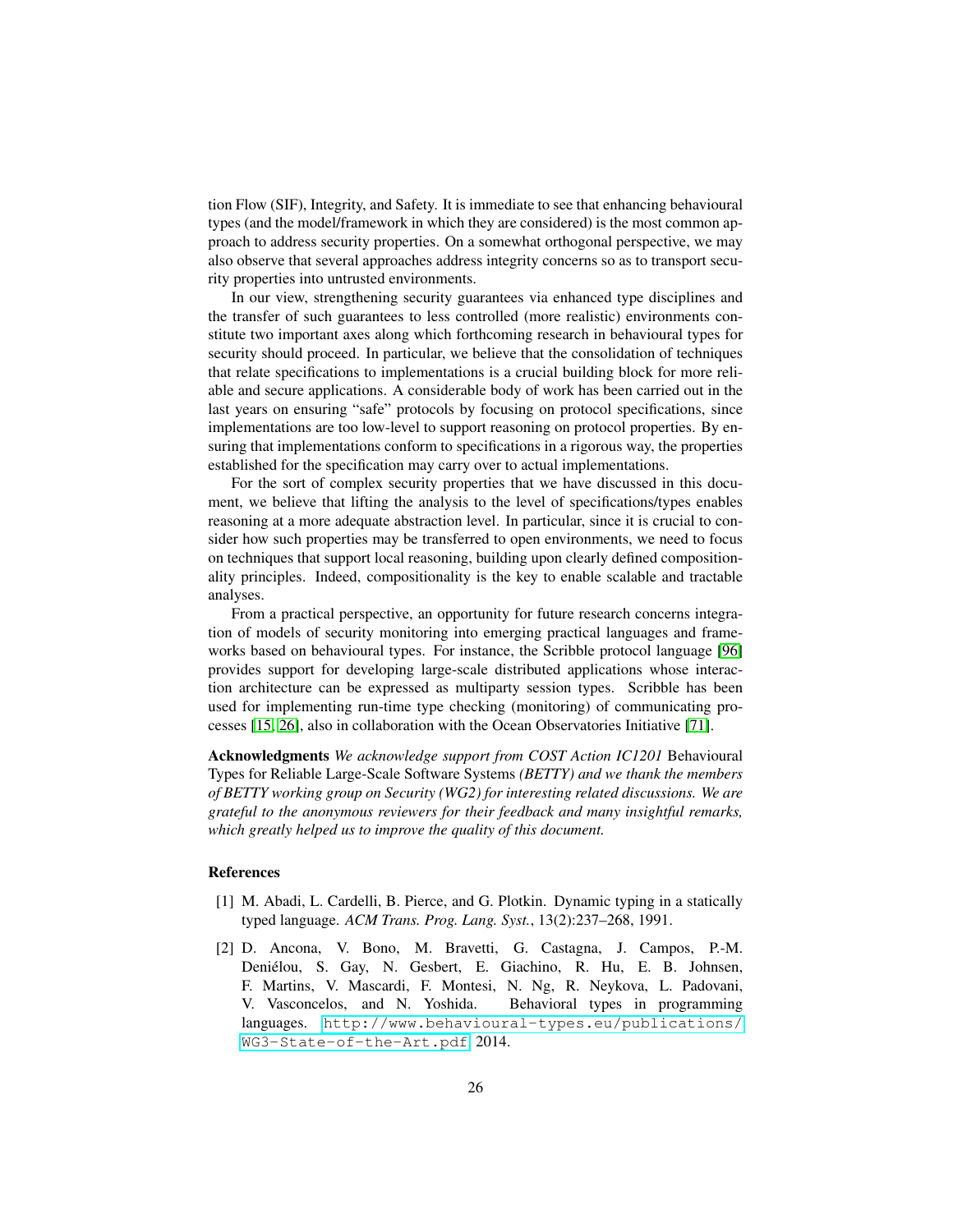- <span id="page-26-12"></span>[3] P. Baltazar, L. Caires, V. T. Vasconcelos, and H. T. Vieira. A type system for flexible role assignment in multiparty communicating systems. In *TGC 2012*, volume 8191 of *LNCS*, pages 82–96. Springer, 2013.
- <span id="page-26-2"></span>[4] P. Baltazar, D. Mostrous, and V. T. Vasconcelos. Linearly refined session types. In *LINEARITY 2012*, volume 101 of *EPTCS*, pages 38–49, 2012.
- <span id="page-26-11"></span>[5] F. Barbanera and U. de'Liguoro. Two notions of sub-behaviour for session-based client/server systems. In *Proc. PPDP*, pages 155–164, 2010.
- <span id="page-26-0"></span>[6] J. Barnes. *High Integrity Software: The SPARK Approach to Safety and Security*. Addison-Wesley, 2003.
- <span id="page-26-9"></span>[7] M. Bartoletti, T. Cimoli, G. M. Pinna, and R. Zunino. Contracts as games on event structures. J. Log. Alg. Meth. Prog. (2015), [http://dx.doi.org/](http://dx.doi.org/10.1016/j.jlamp. 2015.05.001) [10.1016/j.jlamp.2015.05.001](http://dx.doi.org/10.1016/j.jlamp. 2015.05.001), in press.
- <span id="page-26-10"></span>[8] M. Bartoletti, T. Cimoli, and R. Zunino. A theory of agreements and protection. In *POST 2013*, volume 7796 of *LNCS*, pages 186–205. Springer, 2013.
- <span id="page-26-8"></span>[9] M. Bartoletti, M. Murgia, A. Scalas, and R. Zunino. Modelling and verifying contract-oriented systems in Maude. In *WRLA 2014*, volume 8663 of *LNCS*, pages 130–146. Springer, 2014.
- <span id="page-26-7"></span>[10] M. Bartoletti, A. Scalas, E. Tuosto, and R. Zunino. Honesty by typing. In *FMOODS/FORTE 2013*, volume 7892 of *LNCS*, pages 305–320. Springer, 2013.
- <span id="page-26-5"></span>[11] M. Bartoletti, E. Tuosto, and R. Zunino. Contract-oriented computing in CO2. *Sci. Ann. Comp. Sci.*, 22(1):5–60, 2012.
- <span id="page-26-6"></span>[12] M. Bartoletti, E. Tuosto, and R. Zunino. On the realizability of contracts in dishonest systems. In *COORDINATION 2012*, volume 7274 of *LNCS*, pages 245– 260. Springer, 2012.
- <span id="page-26-1"></span>[13] L. Bettini, M. Coppo, L. D'Antoni, M. D. Luca, M. Dezani-Ciancaglini, and N. Yoshida. Global progress in dynamically interleaved multiparty sessions. In *CONCUR 2008*, volume 5201 of *LNCS*, pages 418–433. Springer, 2008.
- <span id="page-26-4"></span>[14] K. Bhargavan, R. Corin, P.-M. Deniélou, C. Fournet, and J. J. Leifer. Cryptographic protocol synthesis and verification for multiparty sessions. In *CSF 2009*, pages 124–140. IEEE, 2009.
- <span id="page-26-13"></span>[15] L. Bocchi, T. Chen, R. Demangeon, K. Honda, and N. Yoshida. Monitoring networks through multiparty session types. In *FMOODS/FORTE 2013*, volume 7892 of *LNCS*, pages 50–65. Springer, 2013.
- <span id="page-26-3"></span>[16] L. Bocchi, K. Honda, E. Tuosto, and N. Yoshida. A theory of design-by-contract for distributed multiparty interactions. In *CONCUR 2010*, volume 6269 of *LNCS*, pages 162–176. Springer, 2010.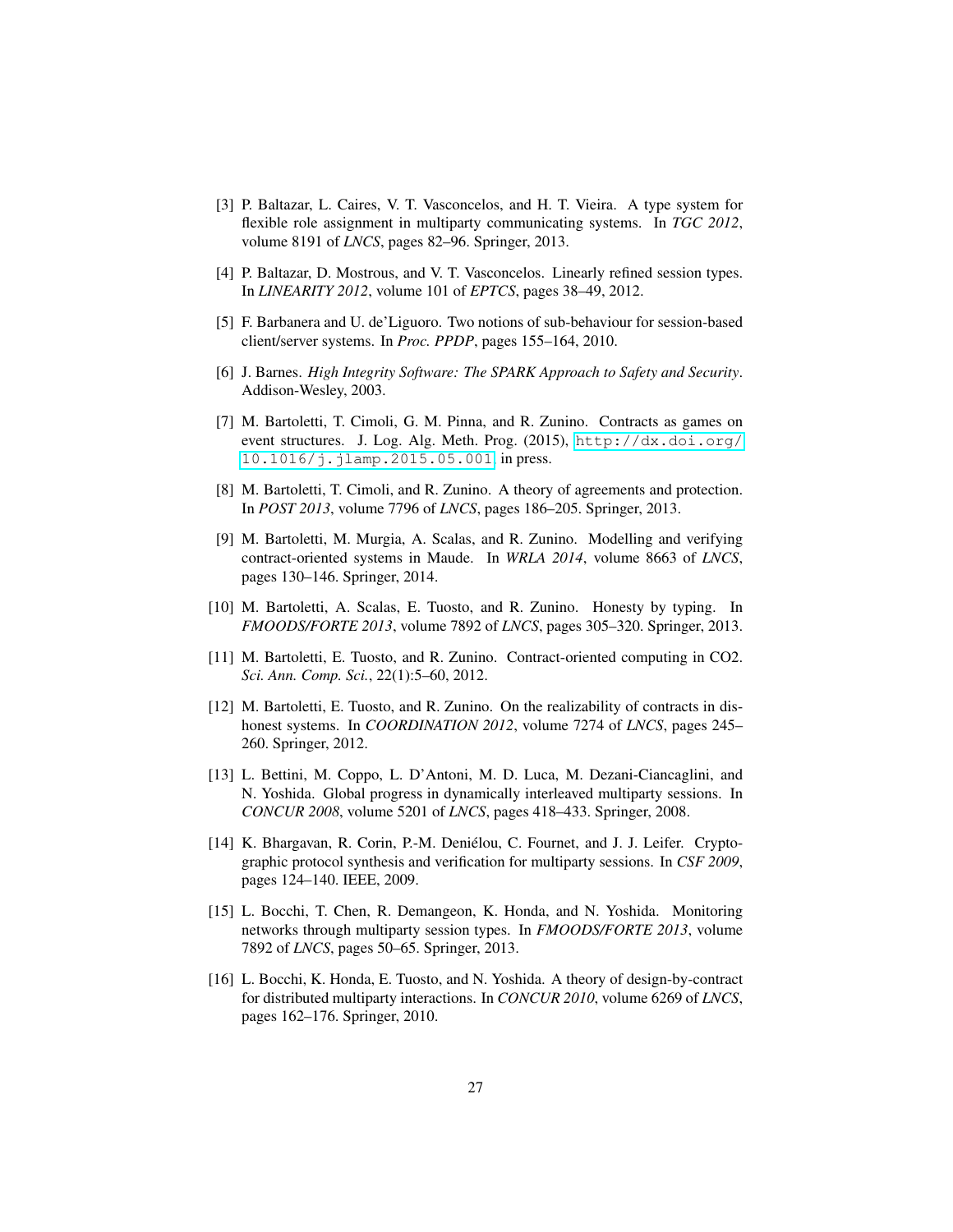- <span id="page-27-7"></span>[17] E. Bonelli, A. B. Compagnoni, and E. L. Gunter. Correspondence assertions for process synchronization in concurrent communications. *J. Funct. Program.*, 15(2):219–247, 2005.
- <span id="page-27-3"></span>[18] M. Boreale, R. Bruni, L. Caires, R. De Nicola, I. Lanese, M. Loreti, F. Martins, U. Montanari, A. Ravara, D. Sangiorgi, V. T. Vasconcelos, and G. Zavattaro. SCC: A service centered calculus. In *WS-FM 2006*, volume 4184 of *LNCS*, pages 38– 57. Springer, 2006.
- <span id="page-27-0"></span>[19] A. Bossi, R. Focardi, C. Piazza, and S. Rossi. Verifying persistent security properties. *Comp. Lang., Syst. & Struct.*, 30(3-4):231–258, 2004.
- <span id="page-27-4"></span>[20] R. Bruni and L. G. Mezzina. Types and deadlock freedom in a calculus of services, sessions and pipelines. In *AMAST 2008*, volume 5140 of *LNCS*, pages 100–115. Springer, 2008.
- <span id="page-27-2"></span>[21] L. Caires and F. Pfenning. Session types as intuitionistic linear propositions. In *CONCUR 2010*, volume 6269 of *LNCS*, pages 222–236. Springer, 2010.
- <span id="page-27-5"></span>[22] S. Capecchi, I. Castellani, and M. Dezani-Ciancaglini. Typing access control and secure information flow in sessions. *Inf. Comput.*, 238:68–105, 2014.
- <span id="page-27-6"></span>[23] S. Capecchi, I. Castellani, and M. Dezani-Ciancaglini. Information flow safety in multiparty sessions. *Math. Struct. in Comp. Science* (2015), [http://](http://journals.cambridge.org/abstract_S0960129514000619) [journals.cambridge.org/abstract\\_S0960129514000619](http://journals.cambridge.org/abstract_S0960129514000619).
- <span id="page-27-11"></span>[24] S. Capecchi, I. Castellani, M. Dezani-Ciancaglini, and T. Rezk. Session types for access and information flow control. In *CONCUR 2010*, volume 6269 of *LNCS*, pages 237–252. Springer, 2010.
- <span id="page-27-12"></span>[25] I. Castellani, M. Dezani-Ciancaglini, and J. A. Pérez. Self-adaptation and secure information flow in multiparty structured communications: A unified perspective. In *BEAT 2014*, volume 162 of *EPTCS*, pages 9–18, 2014.
- <span id="page-27-13"></span>[26] T.-C. Chen, L. Bocchi, P.-M. Deniélou, K. Honda, and N. Yoshida. Asynchronous distributed monitoring for multiparty session enforcement. In *TGC 2011*, volume 7173 of *LNCS*, pages 25–45. Springer, 2012.
- <span id="page-27-1"></span>[27] S. Chong, A. C. Myers, K. Vikram, and L. Zheng. *Jif Reference Manual*. Cornell University, 2009. <http://www.cs.cornell.edu/jif>.
- <span id="page-27-8"></span>[28] R. Corin and P.-M. Deniélou. A protocol compiler for secure sessions in ML. In *TGC 2007*, volume 4912 of *LNCS*, pages 276–293. Springer, 2007.
- <span id="page-27-9"></span>[29] R. Corin, P.-M. Deniélou, C. Fournet, K. Bhargavan, and J. J. Leifer. Secure implementations for typed session abstractions. In *CSF 2007*, pages 170–186. IEEE, 2007.
- <span id="page-27-10"></span>[30] R. Corin, P.-M. Deniélou, C. Fournet, K. Bhargavan, and J. J. Leifer. A secure compiler for session abstractions. *J. Comp. Sec.*, 16(5):573–636, 2008.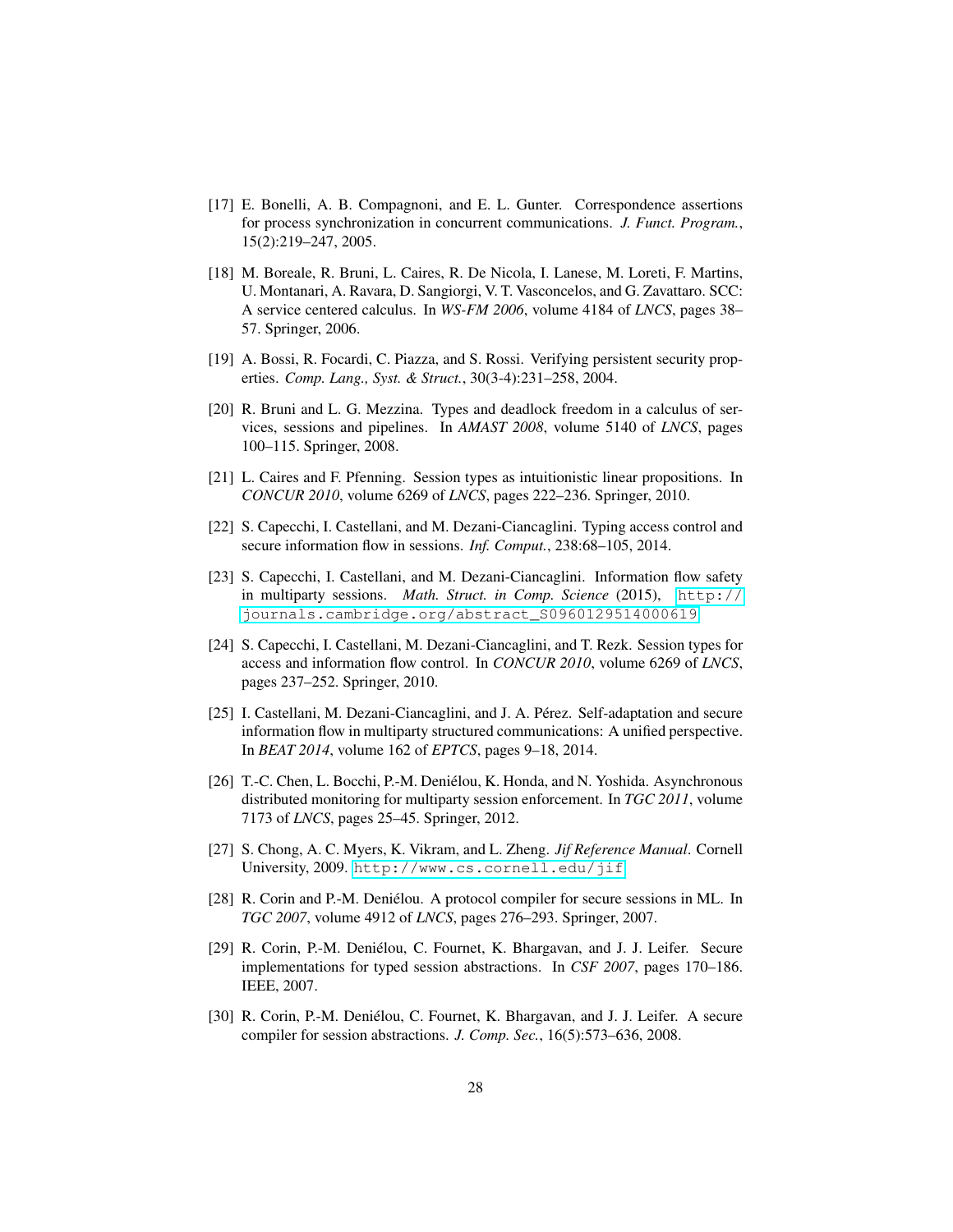- <span id="page-28-1"></span>[31] S. Crafa and S. Rossi. A theory of noninterference for the pi-calculus. In *TGC 2005*, volume 3705 of *LNCS*, pages 2–18. Springer, 2005.
- <span id="page-28-10"></span>[32] P. Deniélou and N. Yoshida. Multiparty session types meet communicating automata. In *ESOP 2012*, volume 7211 of *LNCS*, pages 194–213. Springer, 2012.
- <span id="page-28-0"></span>[33] D. E. Denning and P. J. Denning. Certification of programs for secure information flow. *Commun. ACM*, 20(7):504–513, 1977.
- <span id="page-28-3"></span>[34] M. Dezani-Ciancaglini, S. Drossopoulou, D. Mostrous, and N. Yoshida. Objects and session types. *Inf. Comput.*, 207(5):595–641, 2009.
- <span id="page-28-12"></span>[35] M. Dezani-Ciancaglini, S. Ghilezan, S. Jaksic, and J. Pantovic. Types for rolebased access control of dynamic web data. In *WFLP 2010*, volume 6559 of *LNCS*, pages 1–29. Springer, 2010.
- <span id="page-28-13"></span>[36] M. Dezani-Ciancaglini, S. Ghilezan, and J. Pantovic. Security types for dynamic web data. In *TGC 2006*, volume 4661 of *LNCS*, pages 263–280. Springer, 2006.
- <span id="page-28-14"></span>[37] M. Dezani-Ciancaglini, S. Ghilezan, J. Pantovic, and D. Varacca. Security types for dynamic web data. *Theor. Comput. Sci.*, 402(2-3):156–171, 2008.
- <span id="page-28-7"></span>[38] T. Disney and C. Flanagan. Gradual information flow typing. In *STOP 2011*, 2011.
- <span id="page-28-4"></span>[39] M. Fähndrich, M. Aiken, C. Hawblitzel, O. Hodson, G. C. Hunt, J. R. Larus, and S. Levi. Language support for fast and reliable message-based communication in singularity OS. In *EuroSys 2006*, pages 177–190. ACM, 2006.
- <span id="page-28-11"></span>[40] L. Fennell and P. Thiemann. The blame theorem for a linear lambda calculus with type dynamic. In *TFP 2012*, volume 7829 of *LNCS*, pages 37–52. Springer, 2012.
- <span id="page-28-8"></span>[41] L. Fennell and P. Thiemann. Gradual security typing with references. In *CSF 2013*, pages 224–239. IEEE, 2013.
- <span id="page-28-9"></span>[42] L. Fennell and P. Thiemann. Gradual typing for annotated type systems. In *ESOP 2014*, volume 8410 of *LNCS*, pages 47–66. Springer, 2014.
- <span id="page-28-2"></span>[43] R. Focardi and R. Gorrieri, editors. *Foundations of Security Analysis and Design, Tutorial Lectures*, volume 2171 of *LNCS*. Springer, 2001.
- <span id="page-28-16"></span>[44] P. Gardner and S. Maffeis. Modelling dynamic web data. *Theor. Comput. Sci.*, 342(1):104–131, 2005.
- <span id="page-28-6"></span>[45] D. Garg and F. Pfenning. A proof-carrying file system. In *S&P 2010*, pages 349–364. IEEE, 2010.
- <span id="page-28-5"></span>[46] S. J. Gay and M. Hole. Subtyping for session types in the pi calculus. *Acta Inf.*, 42(2-3):191–225, 2005.
- <span id="page-28-15"></span>[47] S. Ghilezan, S. Jaksic, J. Pantovic, and M. Dezani-Ciancaglini. Types and roles for web security. *Trans. Adv. Res.*, 8(2):16–21, 2012.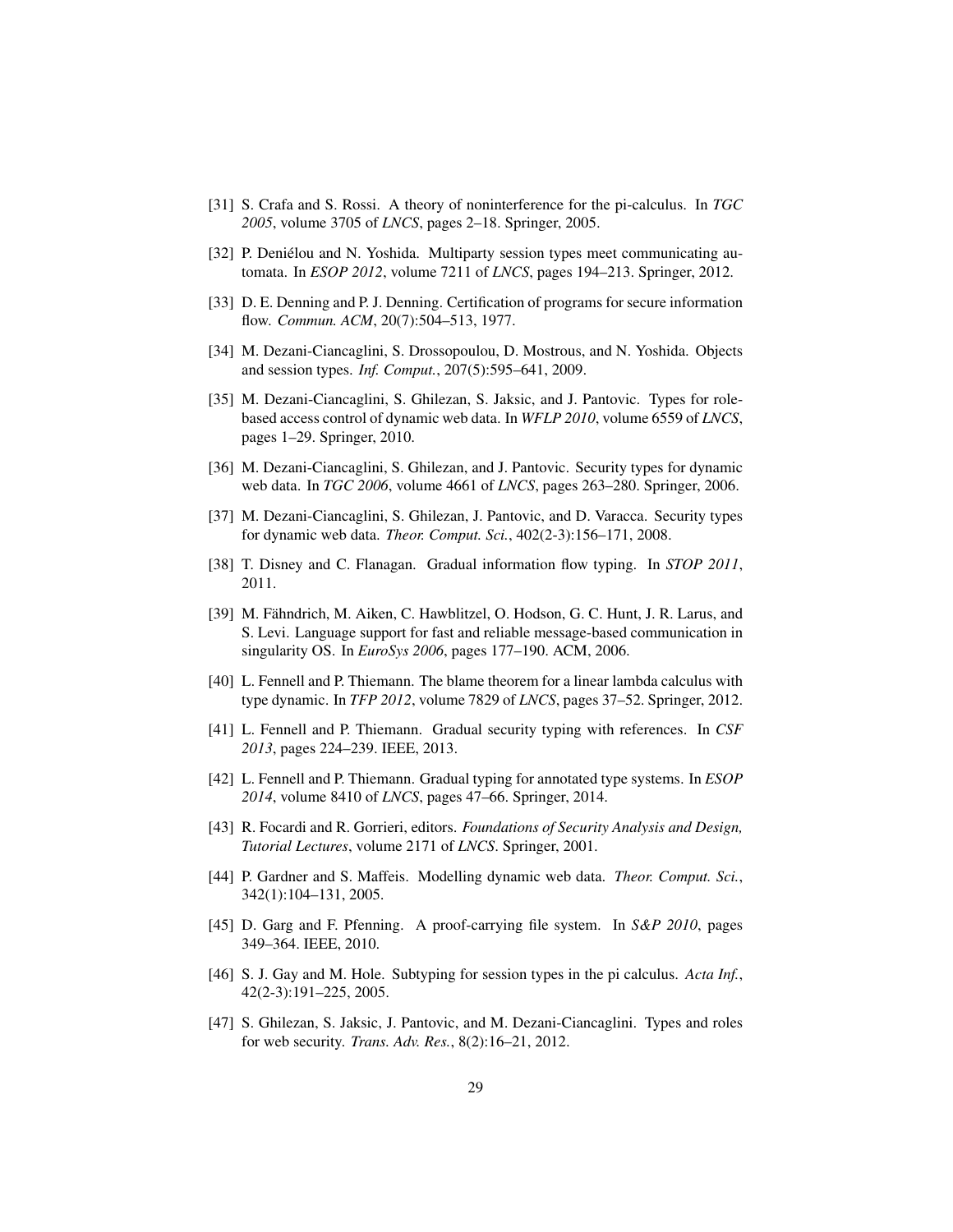- <span id="page-29-15"></span>[48] S. Ghilezan, S. Jaksic, J. Pantovic, J. A. Perez, and H. T. Vieira. Dynamic role ´ authorization in multiparty conversations. In *BEAT 2014*, volume 162 of *EPTCS*, pages 1–8, 2014.
- <span id="page-29-11"></span>[49] J.-Y. Girard. Linear Logic. *Theor. Comput. Sci.*, 50:1–102, 1987.
- <span id="page-29-9"></span>[50] J. A. Goguen and J. Meseguer. Security policies and security models. In *IEEE Symp. Sec. and Priv.*, pages 11–20, 1982.
- <span id="page-29-10"></span>[51] A. D. Gordon and A. Jeffrey. Typing correspondence assertions for communication protocols. *Theor. Comput. Sci.*, 300(1-3):379–409, 2003.
- <span id="page-29-12"></span>[52] R. Harper, F. Honsell, and G. Plotkin. A framework for defining logics. *J. ACM*, 40:143–184, 1993.
- <span id="page-29-4"></span>[53] D. Hedin, A. Birgisson, L. Bello, and A. Sabelfeld. JSFlow: tracking information flow in JavaScript and its APIs. In *SAC 2014*, pages 1663–1671. ACM, 2014.
- <span id="page-29-13"></span>[54] F. Henglein. Dynamic typing: Syntax and proof theory. *Sci. Comput. Programming*, 22:197–230, 1994.
- <span id="page-29-0"></span>[55] M. Hennessy. The security pi-calculus and non-interference. *J. Log. Algebr. Program.*, 63(1):3–34, 2005.
- <span id="page-29-1"></span>[56] M. Hennessy and J. Riely. Information flow vs. resource access in the asynchronous pi-calculus. *ACM Trans. Program. Lang. Syst.*, 24(5):566–591, 2002.
- <span id="page-29-6"></span>[57] K. Honda. Types for dyadic interaction. In *CONCUR 1993*, volume 715 of *LNCS*, pages 509–523. Springer, 1993.
- <span id="page-29-7"></span>[58] K. Honda, V. T. Vasconcelos, and M. Kubo. Language primitives and type discipline for structured communication-based programming. In *ESOP 1998*, volume 1381 of *LNCS*, pages 122–138. Springer, 1998.
- <span id="page-29-2"></span>[59] K. Honda, V. T. Vasconcelos, and N. Yoshida. Secure information flow as typed process behaviour. In *ESOP 2000*, volume 1782 of *LNCS*, pages 180–199. Springer, 2000.
- <span id="page-29-3"></span>[60] K. Honda and N. Yoshida. A uniform type structure for secure information flow. *ACM Trans. Program. Lang. Syst.*, 29(6), 2007.
- <span id="page-29-8"></span>[61] K. Honda, N. Yoshida, and M. Carbone. Multiparty Asynchronous Session Types. In *POPL 2008*, pages 273–284. ACM, 2008.
- <span id="page-29-5"></span>[62] H. Hüttel, I. Lanese, V. T. Vasconcelos, L. Caires, M. Carbone, P. Deniélou, D. Mostrous, L. Padovani, A. Ravara, E. Tuosto, H. T. Vieira, and G. Zavattaro. Foundations of behavioural types. [http://www.behavioural-types.](http://www.behavioural-types.eu/publications/WG1-State-of-the-Art.pdf) [eu/publications/WG1-State-of-the-Art.pdf](http://www.behavioural-types.eu/publications/WG1-State-of-the-Art.pdf), 2014.
- <span id="page-29-14"></span>[63] S. Jaksic. Input/output types for dynamic web data. In *ICTCS 2012*, 2012.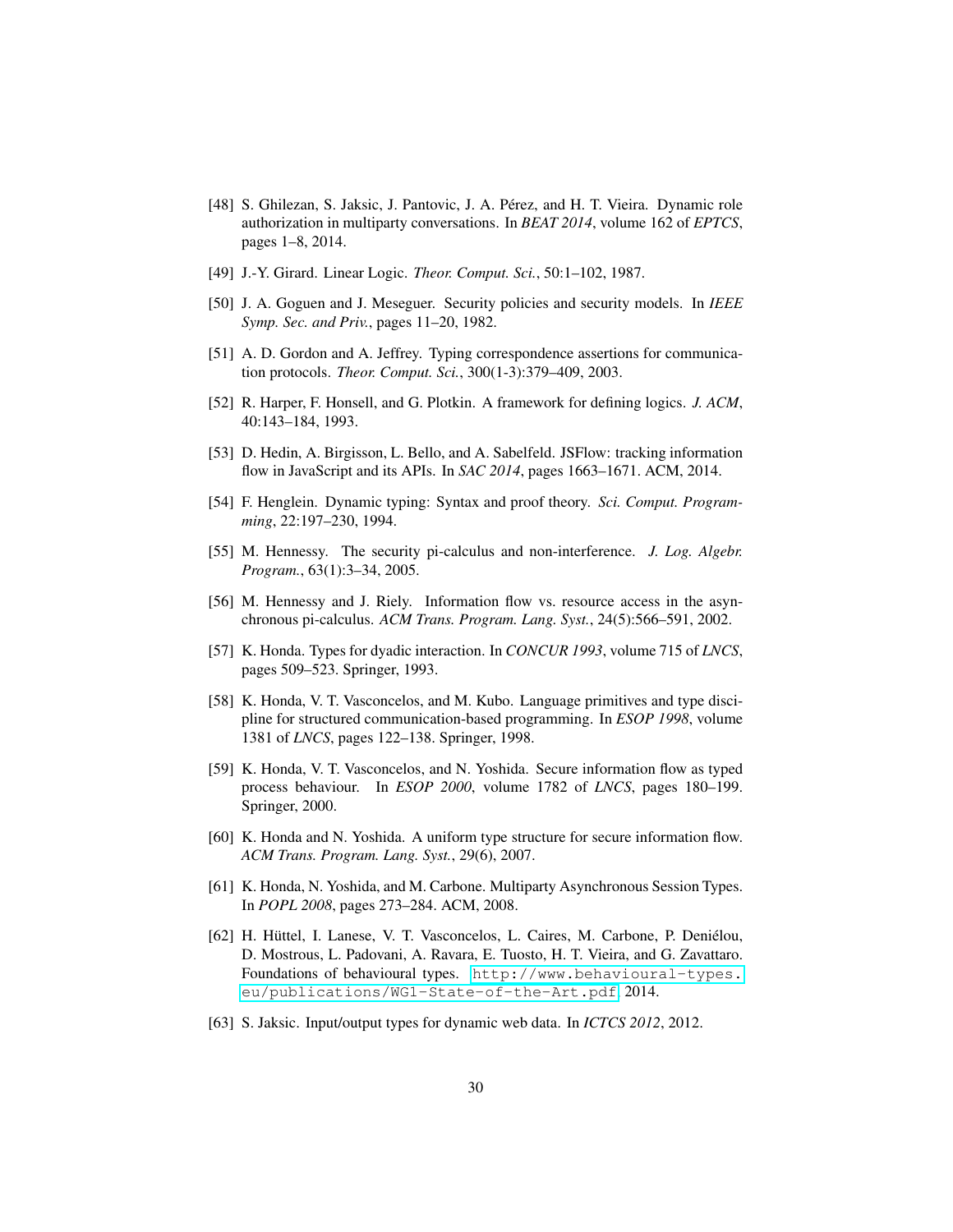- <span id="page-30-5"></span>[64] D. Kitchin, A. Quark, W. R. Cook, and J. Misra. The Orc programming language. In *FMOODS/FORTE 2009*, volume 5522 of *LNCS*, pages 1–25. Springer, 2009.
- <span id="page-30-8"></span>[65] N. Kobayashi. A Type System for Lock-Free Processes. *Inf. Comput.*, 177:122– 159, 2002.
- <span id="page-30-0"></span>[66] N. Kobayashi. Type-based information flow analysis for the pi-calculus. *Acta Inf.*, 42(4-5):291–347, 2005.
- <span id="page-30-4"></span>[67] M. Kolundzija. Security types for sessions and pipelines. In *WS-FM 2008*, volume 5387 of *LNCS*, pages 175–190. Springer, 2008.
- <span id="page-30-2"></span>[68] A. Lapadula, R. Pugliese, and F. Tiezzi. Regulating data exchange in service oriented applications. In *FSEN 2007*, volume 4767 of *LNCS*, pages 223–239. Springer, 2007.
- <span id="page-30-14"></span>[69] A. Mukhija, A. Dingwall-Smith, and D. Rosenblum. QoS-aware service composition in Dino. In *ECOWS*, pages 3–12, 2007.
- <span id="page-30-12"></span>[70] G. C. Necula. Proof-carrying code. In *POPL 1997*, pages 106–119. ACM, 1997.
- <span id="page-30-15"></span>[71] Ocean Observatories Initiative, 2010. [http://www.oceanleadership.](http://www.oceanleadership.org/programs-and-partnerships/ocean-observing/ooi/) [org/programs-and-partnerships/ocean-observing/ooi/](http://www.oceanleadership.org/programs-and-partnerships/ocean-observing/ooi/).
- <span id="page-30-9"></span>[72] L. Padovani. Deadlock and lock freedom in the linear π-calculus. In *CSL-LICS 2014*, page 72. ACM, 2014.
- <span id="page-30-7"></span>[73] J. A. Pérez, L. Caires, F. Pfenning, and B. Toninho. Linear logical relations and observational equivalences for session-based concurrency. *Inf. Comput.*, 239:254–302, 2014.
- <span id="page-30-11"></span>[74] F. Pfenning. Intensionality, extensionality, and proof irrelevance in modal type theory. In *LICS 2001*, pages 221–230. IEEE, 2001.
- <span id="page-30-10"></span>[75] F. Pfenning, L. Caires, and B. Toninho. Proof-carrying code in a session-typed process calculus. In *CPP 2011*, volume 7086 of *LNCS*, pages 21–36. Springer, 2011.
- <span id="page-30-13"></span>[76] J. Planul, R. Corin, and C. Fournet. Secure enforcement for global process specifications. In *CONCUR 2009*, volume 5710 of *LNCS*, pages 511–526. Springer, 2009.
- <span id="page-30-1"></span>[77] F. Pottier. A simple view of type-secure information flow in the p-calculus. In *CSFW 2002*, pages 320–330. IEEE, 2002.
- <span id="page-30-6"></span>[78] F. Pottier, C. Skalka, and S. F. Smith. A systematic approach to static access control. *ACM Trans. Program. Lang. Syst.*, 27(2):344–382, 2005.
- <span id="page-30-3"></span>[79] R. Pugliese and F. Tiezzi. A calculus for orchestration of web services. *J. Applied Logic*, 10(1):2–31, 2012.